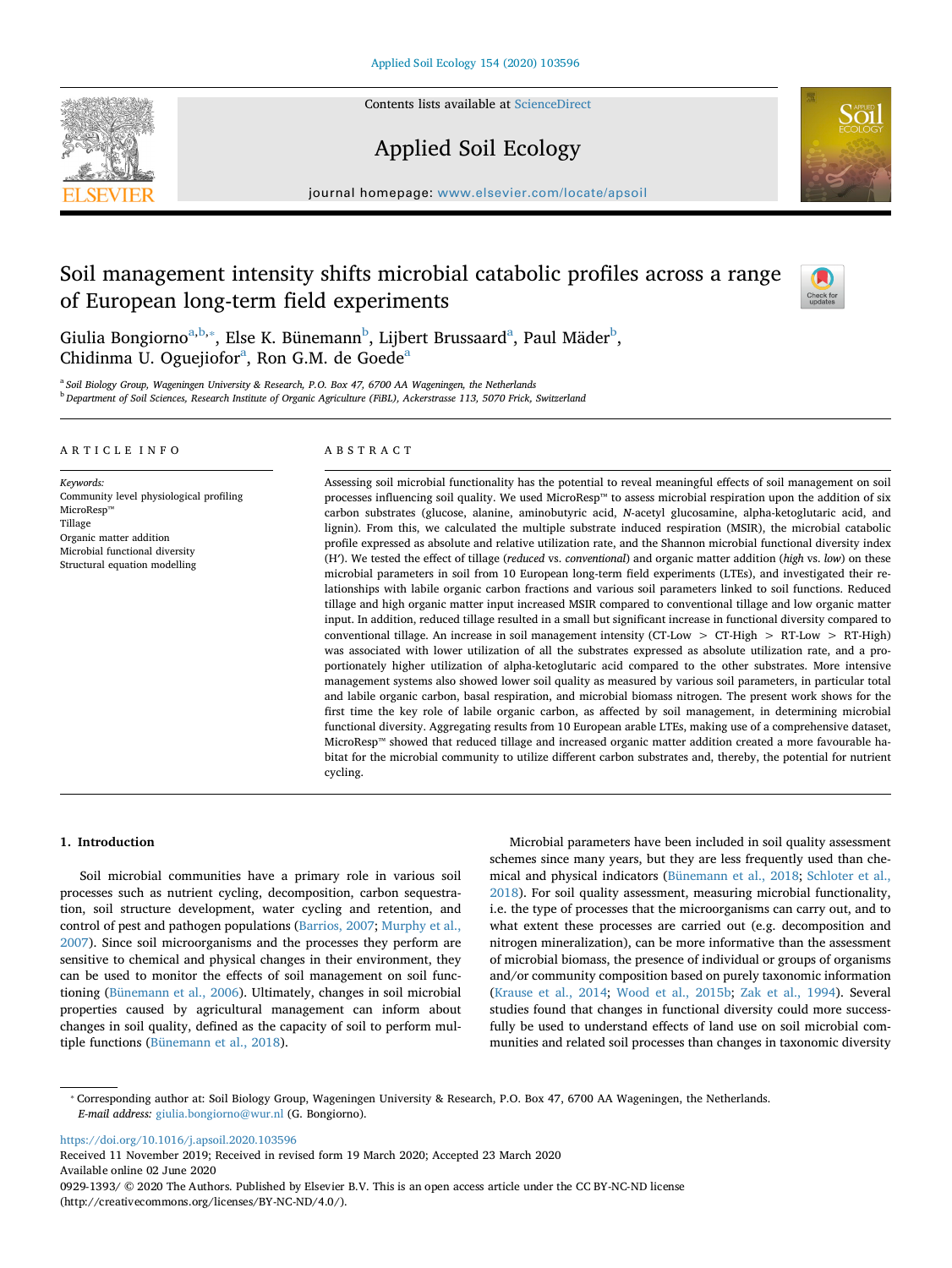# ([Bei et al., 2018;](#page-10-3) [Cheng-yu et al., 2018;](#page-11-2) [Manoharan et al., 2017](#page-11-3); [Wood](#page-12-3) [et al., 2015a](#page-12-3)).

Community level physiological profiling (CLPP), also called catabolic profiling, is a method used for the study of soil microbial functional diversity. This method quantifies the functional diversity of the microbial community by monitoring its potential to decompose a selection of carbon substrates with contrasting chemical characteristics, i.e. carbohydrates, amines, amino-acids, carboxylic acids and more recalcitrant compounds such as polymers or phenolic compounds ([Campbell et al., 2003\)](#page-10-4). The advantages of this method over other methods for measuring microbial functionality is that it relies on the assessment of the microbial community active in decomposition processes relevant in agricultural soils. In addition, it is relatively simple and fast to perform, analyse and interpret, gives information about microbial abundance, decomposition rates, microbial preferences for specific substrates and, based on this last information, microbial functional diversity. One of the most widely applied CLPP systems is MicroResp™ [\(Campbell et al., 2003\)](#page-10-4). MicroResp™ has been used for determining differences in microbial functional diversity due to land use ([Brackin et al., 2013](#page-10-5); [Creamer et al., 2016](#page-11-4); [Moscatelli et al., 2018](#page-11-5); [Murugan et al., 2014\)](#page-11-6) and to soil management practices such as mineral fertilization and organic matter addition ([Ge et al., 2013](#page-11-7); [Hupfauf et al.,](#page-11-8) [2016;](#page-11-8) [Martínez-García et al., 2018](#page-11-9); [Murugan et al., 2014;](#page-11-6) [Pan et al.,](#page-11-10) [2016;](#page-11-10) [van der Bom et al., 2018](#page-12-4)) and, to a lower extent, tillage [\(Rincon-](#page-12-5)[Florez et al., 2016;](#page-12-5) [Zhang et al., 2018](#page-12-6)). Organic matter addition can increase microbial biomass and alter the microbial community composition, steering it towards higher abundance and activity especially of those organisms that can degrade a wide variety of substrates ([Ge et al.,](#page-11-7) [2013;](#page-11-7) [Martínez-García et al., 2018;](#page-11-9) [van der Bom et al., 2018](#page-12-4)) and recalcitrant substances [\(Francioli et al., 2016;](#page-11-11) [Hartmann et al., 2014](#page-11-12)), thereby enhancing microbial functional diversity [\(Gomez et al., 2006](#page-11-13); [Govaerts et al., 2007](#page-11-14); [Murugan et al., 2014;](#page-11-6) [Nair and Ngouajio, 2012](#page-11-15); [Reilly et al., 2013](#page-12-7)). Also reduced tillage generally affects microbial community composition and increases microbial activity and metabolic capacity in the topsoil ([Hao et al., 2019](#page-11-16); [Mbuthia et al., 2015](#page-11-17)).

Higher soil total organic carbon levels have been found to correspond to higher overall microbial catabolic diversity [\(Degens et al.,](#page-11-18) [2000;](#page-11-18) [Nsabimana et al., 2004\)](#page-11-19) and substrate utilization efficiency ([Creamer et al., 2016;](#page-11-4) [Francioli et al., 2016;](#page-11-11) [Zhong and Cai, 2007](#page-12-8)). However, not only the quantity but also the quality of organic matter is crucial for microbial activity, diversity and the relative abundance of different microbial functional groups [\(Bending et al., 2002](#page-10-6); [Degens](#page-11-18) [et al., 2000](#page-11-18); [Gupta and Germida, 2015](#page-11-20); [Huang et al., 2008](#page-11-21); [Lagomarsino et al., 2012](#page-11-22)), and previous studies reported a positive relationship between microbial functional diversity and different labile carbon fractions (HWEC and DOC) [\(Huang et al., 2008](#page-11-21); [Tian et al.,](#page-12-9) [2015\)](#page-12-9). These relationships can be explained by the general increase of more easily decomposable organic carbon fractions in less intensive management practices (such as reduced tillage and organic fertilization) and the consequent gain in catabolic diversity ([Graham and](#page-11-23) [Haynes, 2005](#page-11-23)).

Despite the potential role of microbial catabolic profiles in revealing effects of soil management on microbial functions related with decomposition and nutrient cycling, knowledge is lacking about the combined effect of long-term tillage and organic matter addition on microbial catabolic profiles, and the relation with soil parameters, in particular labile organic carbon. Our study is the first one to address these questions, expanding our understanding of the drivers of CLPP by using a range of European long-term field experiments. This comprehensive assessment has the potential to elucidate if the microbial catabolic profile is a suitable indicator for soil quality in arable systems.

We measured the response of the catabolic profile to tillage and organic matter addition in soil samples from ten European arable longterm field experiments located in different pedoclimatic zones. Thereafter, we related the MicroResp™ results with various labile carbon fractions and with an extensive set of soil quality parameters

that were measured in the same samples to understand the consequences of agricultural management for soil functioning and to improve our understanding of these relationships. The specific objectives of our study were to i) determine if tillage (reduced vs. conventional), organic matter addition (high vs. low) and their interaction affect basal respiration, multiple substrate induced respiration and catabolic profiles, ii) identify how the utilization of carbon substrates discriminates between the different soil management practices, and which are the most important substrates contributing to this separation, iii) determine if and how soil management affects microbial functional diversity; and iv) assess which are the most important parameters driving the catabolic profiles and microbial functional diversity.

We hypothesised that reduced tillage and increased organic matter addition, considered as less intensive soil management, will i) stimulate microbial activity and result in consistent differences in catabolic profiles, ii) show higher utilization of more recalcitrant substrates such as lignin and, generally, a more even substrate utilization, iii) increase microbial functional diversity; and iv) we hypothesised that the structure of the catabolic profiles and the functional diversity under less intensive soil management will be driven by labile organic carbon.

## **2. Materials and methods**

## *2.1. Long-term field experiments, management and soil sampling*

Ten European long-term field experiments (LTEs) with different pedoclimatic characteristics were sampled in spring 2016 before any soil management was applied (Table S1). Each LTE had unique management characteristics and a different experimental design, with three or four replicates per treatment. Despite their uniqueness, the main soil management types (i.e. tillage and organic matter addition) were in common between the LTEs, making them comparable ([Bongiorno et al.,](#page-10-7) [2019a;](#page-10-7) [Bongiorno et al., 2019b;](#page-10-8) [Bongiorno et al., 2019c\)](#page-10-9). The contrast in tillage was classified as conventional tillage (ploughing at 20–25 cm depth, CT) versus reduced tillage (no-tillage or non-inversion tillage at 0–10 cm, RT). The contrast in organic matter addition was classified as low organic matter addition (Low, no organic matter addition or only mineral fertilization) versus high organic matter addition (High, organic matter additions with or without mineral fertilizer). In some LTEs, both treatment factors were applied, while at others only one of these was present.

In spring 2016, soil samples were collected from the LTEs before any major soil or crop management was applied. Twenty soil cores were randomly collected in the central area of the plot with 3 cm diameter augers, to avoid border effects, and mixed to provide one composite soil sample per treatment and replicate at each site (total of 167 samples). In seven trials (CH1, CH2, NL1, NL2, SL1, HU4 and ES4) two layers (0–10 cm and 10–20 cm) were sampled because tillage was part of the soil management. In three trials (CH3, PT1 and HU1) only one layer (0–20 cm) was sampled because the only management factor was organic matter addition and we did not expect a stratification effect due to tillage. In the current study we used the samples from the 0–10 cm layer for CH1, CH2, NL1, NL2, SL1, HU4, ES4 and the 0–20 cm layer samples for CH3, PT1 and HU1, for a total of 101 samples (the same samples as used in [Bongiorno et al., 2019c](#page-10-9)). Fresh soil samples were sent to Wageningen University (The Netherlands), Research Institute of Organic Agriculture (Frick, Switzerland), University of Trier (Germany) and University Miguel Hernandez (Alicante, Spain), and air-dried samples were sent to University of Ljubljana (Slovenia). Upon arrival, the samples were sieved at 5 mm and, when fresh, stored at 3 °C until further processing.

#### *2.2. Chemical, physical and biological soil parameters*

Various soil properties were measured for the current study: total organic carbon in soil (TOC; %), pH (CaCl<sub>2</sub>), total nitrogen (TN; %),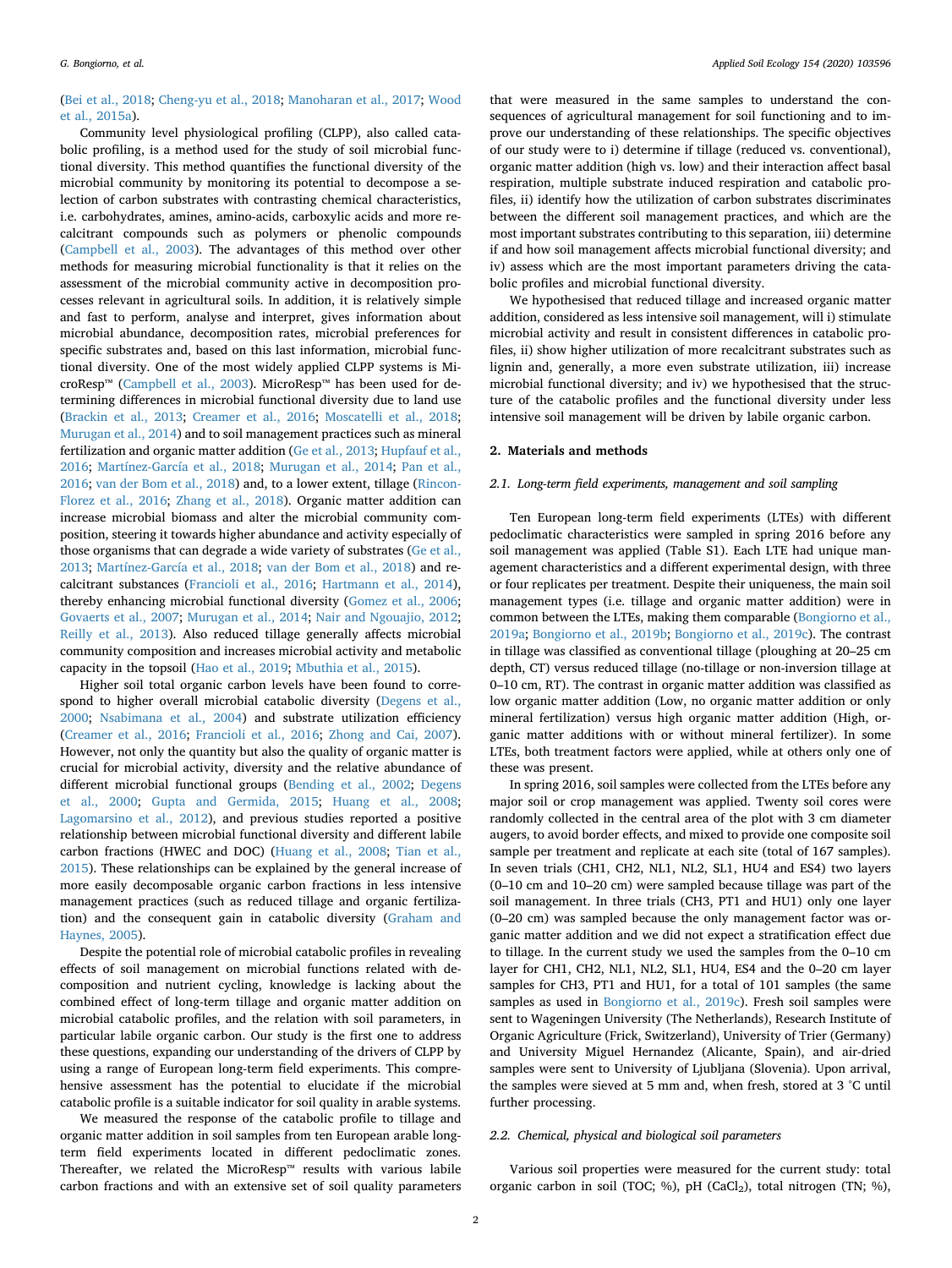<span id="page-2-0"></span>Overview of methods used to determine chemical, physical, and biological parameters linked with soil processes and the methods used to measure labile carbon fractions, soil suppressiveness and nematode community characteristics ([Bongiorno et al., 2019a;](#page-10-7) [Bongiorno et al., 2019b;](#page-10-8) [Bongiorno et al., 2019c\)](#page-10-9).

| Parameters                                                                                 | Methodology                                                                                                              | Unit                                                       | Laboratory of analysis                   |
|--------------------------------------------------------------------------------------------|--------------------------------------------------------------------------------------------------------------------------|------------------------------------------------------------|------------------------------------------|
| Chemical parameters                                                                        |                                                                                                                          |                                                            |                                          |
| Total organic carbon (TOC)                                                                 | SIST ISO 10694: Soil quality - Determination of organic and                                                              | $\%$                                                       | University of Ljubljana                  |
|                                                                                            | total carbon after dry combustion ("elementary analysis")                                                                |                                                            | (SL)                                     |
| Total nitrogen (TN)                                                                        | SIST ISO 13878:1999: Soil quality - Determination of total<br>nitrogen content by dry combustion ("elementary analysis") | $\frac{0}{0}$                                              | University of Ljubljana<br>(SL)          |
| pH                                                                                         | CaCl <sub>2</sub> determination- SIST ISO 10390:2006: Soil quality -                                                     |                                                            | University of Ljubljana                  |
|                                                                                            | Determination of pH                                                                                                      | cmol <sub>c</sub> kg <sup><math>-1</math></sup> soil       | (SL)                                     |
| Cation exchange capacity (CEC)                                                             | ISO 13536:1995:<br>Soil quality - Determination of the potential cation exchange                                         |                                                            | University of Ljubljana<br>(SL)          |
|                                                                                            | capacity and exchangeable cations using barium chloride                                                                  |                                                            |                                          |
|                                                                                            | solution buffered at $pH = 8.1$                                                                                          |                                                            |                                          |
| Plant available phosphorus ( $P_2O_5$ )                                                    | ÖNORM L 1087 - modification: ammonium lactate extraction                                                                 | $mg \text{ kg}^{-1}$ soil                                  | University of Ljubljana<br>(SL)          |
| Plant available potassium $(K_2O)$                                                         | ÖNORM L 1087 - modification: ammonium lactate extraction                                                                 | $mg \text{ kg}^{-1}$ soil                                  | University of Ljubljana<br>(SL)          |
| Exchangeable magnesium, calcium, and sodium $(Mg^{2+})$ ,<br>$Ca^{2+}$ , Na <sup>+</sup> ) | ammonium acetate extraction; Soil survey laboratory methods<br>manual, 1992                                              | $mg \text{ kg}^{-1}$ soil                                  | University of Ljubljana<br>(SL)          |
|                                                                                            |                                                                                                                          |                                                            |                                          |
| Physical parameters                                                                        |                                                                                                                          |                                                            |                                          |
| Water stable aggregates (WSA)                                                              | Wet sieving method modified as in Ohlinger and Kandeler<br>(1996)                                                        | mg $kg^{-1}$ soil                                          | FiBL (CH)                                |
| Bulk density (BD)                                                                          | Volumetric assessment with ring                                                                                          | $g$ cm <sup><math>-3</math></sup>                          | Field assessment by LTE<br>owners        |
| Silt, clay and sand                                                                        | SIST ISO 11277:2011: Soil quality - Determination of particle                                                            | $\%$                                                       | University of Ljubljana                  |
|                                                                                            | size distribution in mineral soil material - Method by sieving                                                           |                                                            | (SL)                                     |
|                                                                                            | and sedimentation                                                                                                        |                                                            |                                          |
| Water holding capacity (WHC)                                                               | Calculated with a pedotransfer function using the % clay, silt<br>and total organic carbon (Tóth et al., 2015)           | $\frac{0}{0}$                                              | Wageningen University<br>& Research (NL) |
| <b>Biological parameters</b>                                                               |                                                                                                                          |                                                            |                                          |
| Microbial biomass carbon (MBC)                                                             | Fumigation extraction method (Vance et al., 1987)                                                                        | $mg \text{ kg}^{-1}$ soil                                  | Trier University (DE)                    |
| Microbial biomass nitrogen (MBN)                                                           | Fumigation extraction method (Vance et al., 1987)                                                                        | $mg \text{ kg}^{-1}$ soil                                  | Trier University (DE)                    |
| Soil respiration                                                                           | Incubation of soil at 25 °C for 72 h in thermostat bath                                                                  | µg CO <sub>2</sub> –C h <sup>-1</sup> g <sup>-1</sup> soil | University Miguel<br>Hernandez (ES)      |
| Earthworms abundance and biomass                                                           | Hand sorting from $30*30*30$ cm <sup>3</sup> monolith                                                                    | Number and fresh weight                                    | Field assessment by LTE                  |
|                                                                                            |                                                                                                                          | $(g m^{-2})$                                               | owners                                   |
| Tea bag decomposition                                                                      | Tea bag incubation (tea bag index) (Keuskamp et al., 2013)                                                               | % mass loss                                                | Field assessment by LTE<br>owners        |
| Soil suppressiveness to Pythium ultimum                                                    | Pythium ultimum-cress bioassay (Tamm et al., 2010)                                                                       | Soil suppressiveness                                       | Wageningen University                    |
| Nematode abundance                                                                         | qPCR quantification (Bongiorno et al., 2019a)                                                                            | qPCR DNA counts                                            | & Research (NL)<br>Wageningen University |
|                                                                                            |                                                                                                                          | $100 g^{-1}$ soil                                          | & Research (NL)                          |
| Nematode richness and diversity                                                            | 18S DNA Sequencing                                                                                                       | OTU numbers and                                            | Wageningen University                    |
|                                                                                            | (Bongiorno et al., 2019a)                                                                                                | diversity (exp <sup>H</sup> )                              | & Research (NL)                          |
| Labile carbon fractions                                                                    |                                                                                                                          |                                                            |                                          |
| Dissolved organic carbon (DOC)                                                             | Extraction with ultrapure water and filtration at $0.45 \mu m$<br>filters.                                               | $mg \text{ kg}^{-1}$ soil                                  | Wageningen University<br>& Research (NL) |
| Hydrophilic dissolved organic carbon (Hy-DOC)                                              | Fractionation of DOC with DAX-8 resin (Van Zomeren and<br>Comans, 2007).                                                 | $mg \text{ kg}^{-1}$ soil                                  | Wageningen University<br>& Research (NL) |
| Dissolved organic carbon and hydrophilic dissolved                                         | Analysis of DOC and Hy solution with spectrophotometer at                                                                | L g C <sup>-1</sup> cm <sup>-1</sup>                       | Wageningen University&                   |
| organic carbon specific ultraviolet absorbance (DOC                                        | 254 nm (Weishaar et al., 2003; Amery et al., 2008).                                                                      |                                                            | Research (NL)                            |
| SUVA and Hy SUVA)<br>Permanganate oxidizable carbon (POXC)                                 | Oxidation with $K_2MnO_4$ (Weil et al., 2003).                                                                           | $mg \text{ kg}^{-1}$ soil                                  | Wageningen University                    |
|                                                                                            |                                                                                                                          |                                                            | & Research (NL)                          |
| Hot water extractable carbon (HWEC)                                                        | Extraction with hot water (80 °C) for 16 h and filtration at<br>0.45 µm filters (Ghani et al., 2003).                    | $mg \text{ kg}^{-1}$ soil                                  | Wageningen University<br>& Research (NL) |
| Particulate organic matter carbon (POMC)                                                   | Suspension in NaCl for 15 h, wet-sieving through a 53 $\mu$ m                                                            | $mg \text{ kg}^{-1}$ soil                                  | FiBL (CH)                                |
|                                                                                            | sieve and calculation of POM by loss on ignition (Salas et al.,<br>2003).                                                |                                                            |                                          |

cation exchange capacity (CEC; cmol<sub>c</sub> kg<sup>-1</sup> soil), extractable phosphorus by the Olsen method (P; mg  $kg^{-1}$  soil), plant available potassium (K; mg kg<sup>-1</sup> soil), exchangeable magnesium, calcium and sodium  $(Mg^{2+}, Ca^{2+}, Na^+; mg kg^{-1} )$  soil), water stable aggregates (WSA; mg kg−1 soil), water holding capacity (WHC; %), bulk density (BD; g cm−3), percentages of silt, clay and sand, microbial biomass carbon (MBC; mg kg−1 soil), microbial biomass nitrogen (MBN; mg kg−1 soil), number and biomass of earthworms (number and  $g m^{-2}$ ), decomposition through tea bag index (% mass loss), soil suppressiveness to *Pythium ultimum* (%) [\(Bongiorno et al., 2019c\)](#page-10-9), nematode abundance

(DNA counts 100  $g^{-1}$  soil), and nematode OTU richness and diversity ([Bongiorno et al., 2019a](#page-10-7)). Five labile carbon fractions were measured as explained in [Bongiorno et al. \(2019b\)](#page-10-8): hydrophilic dissolved organic carbon (Hy-DOC; mg kg<sup>-1</sup> soil), dissolved organic carbon (DOC; mg kg<sup>-1</sup> soil), permanganate oxidizable carbon (POXC; mg kg<sup>-1</sup> soil), hot water extractable carbon (HWEC; mg kg<sup>-1</sup> soil), and particulate organic matter carbon (POMC; mg kg<sup>-1</sup> soil). The recalcitrance of Hy-DOC and DOC was assessed measuring their specific ultraviolet absorbance (Hy SUVA and DOC SUVA; L g  $C^{-1}$  cm<sup>-1</sup>). For details about the methods used for assessing these parameters we refer to [Table 1](#page-2-0).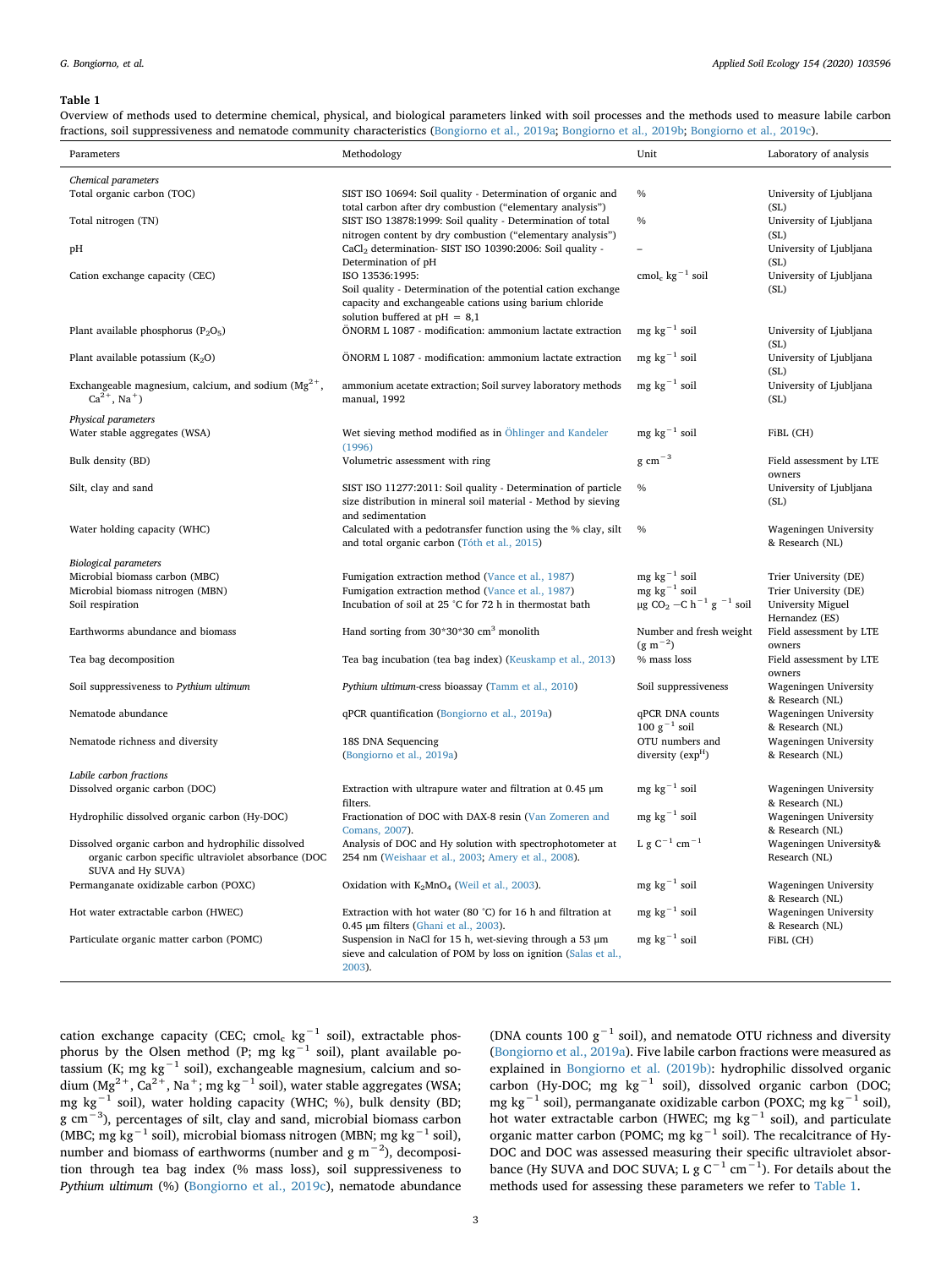#### *2.3. Community level physiological profiling*

For the community level physiological profiling (catabolic profiling) we used the MicroResp™ system, as done by [Campbell et al. \(2003\)](#page-10-4) and [Creamer et al. \(2016\)](#page-11-4). Briefly, the colorimetric gel detection plates were prepared by mixing 150 μl of noble agar and a pH indicator solution containing 12.4 ppm, wt/wt cresol red, 150 mM KCL and 2.5 m M NaHCO<sub>3</sub>. Subsequently, 125  $\mu$ l of indicator dye was transferred to each well of the detection plate.

The soils were sieved at 2 mm, added to the deep-well plates using the MicroResp™ filling device and incubated for 6 days at 25 °C between 30 and 60% of their WHC, following the MicroResp™ technical manual ([Cameron, 2007](#page-10-11)) and [Creamer et al. \(2016\)](#page-11-4), to minimize artefacts associated with soil disturbance induced by sampling and sieving on the microbial community.

We used eight substrates to produce the respiration rates: glucose (G; as simple sugar), alanine and gamma-amino butyric acid (A and AMA; as amino acids), *n*-acetyl-glucosamine (NAC; as amide), oxalic acid and alpha-ketoglutaric acid (OA and AKA; as carboxylic acids) and lignin (L; as polymer). In addition, we used deionized water as control. These substrates were selected because of their biological relevance in agriculture being components of root exudates, microbes or end products of plants and microbes ([Murugan et al., 2014](#page-11-6)) and because they represented a range of chemical recalcitrance and nutrient content. The substrates were prepared to deliver 30 mg  $g^{-1}C$  to the soil.

After the soil incubation, 25 μl of substrate was dispensed into each well of the deep well plate containing the soil. Subsequently, the plates were left open for 30 min to allow the release of  $CO<sub>2</sub>$  from carbonates present in the soil induced by the addition of acid substrates ([Creamer](#page-11-4) [et al., 2016](#page-11-4)). Despite this, the respiration rate of oxalic acid had quite a strong positive relationship with the pH across our samples (partial correlation  $r = 0.53$ , Fig. S1), and for this reason we decided to remove it from the analysis. The initial colorimetric values of the detection plates were read at 570 nm to obtain initial absorbance values  $(T_0)$ before the deep well plates were sealed and incubated at 25 °C for 6 h. Following the incubation, the colorimetric values of the detection plates were read again  $(T_1)$  and these final absorbance values were normalized using the initial absorbance values at  $T_0$ . The absorbance data were converted to  $CO<sub>2</sub>$  concentration using a calibration curve: %CO<sub>2</sub> = 0.02  $*$  A<sub>570</sub><sup>-3.11</sup> (R<sup>2</sup> = 0.93), where %CO<sub>2</sub> is the concentration in the headspace after incubation and  $A_{570}$  is the normalized absor-bance ([Brolsma et al., 2015\)](#page-10-12). The  $\%CO_2$  concentrations were then converted to respiration rates (μg CO<sub>2</sub>-C g<sup>-1</sup> dry soil h<sup>-1</sup>) using the formula provided in the MicroResp™ technical manual ([Cameron,](#page-10-11) [2007\)](#page-10-11). Thereafter, we corrected for the average respiration rate of soil to which the deionized water was added. Multiple substrate induced respiration (MSIR) was calculated as the sum of all the respired substrates per sample, and represents the total microbial functional capacity [\(Moscatelli et al., 2018\)](#page-11-5). The absolute utilization of each substrate was converted to relative utilization by dividing it by the MSIR. This standardization removed the influence of differences in microbial biomass due to soil management ([Yu et al., 2016\)](#page-12-17). Shannon functional diversity index (H′) was used to assess the microbial functional diversity [\(Kennedy and Smith, 1995\)](#page-11-27) and was determined using the formula:

$$
H' = -\sum P_i \, LN \, (P_i)
$$

where  $P_i$  represents the respiration induced by the *i*th substrate expressed as a proportion of the sum of all respiration rates. The Shannon index is used to assess the evenness of substrate utilization. As a measure of the soil basal respiration we used the standard soil respiration measured in the framework of the iSQAPER project as used for previous publications ([Bongiorno et al., 2019b;](#page-10-8) [Bongiorno et al., 2019c\)](#page-10-9) ([Table 1](#page-2-0)).

#### *2.4. Statistical analysis*

We analysed together the data from the 0–10 cm and 0–20 cm sampling depths because differences in respiration and other soil quality parameters (with the exception of POMC at  $p = 0.05$ ) between the two soil depths were not different (Table S2) and because we used the LTEs as a random factor in all the analyses. All the statistical calculations were carried out using R version 3.6.0 and RStudio version 1.2.1335 [\(R Development Core Team, 2013](#page-11-28); [RStudio Team, 2016](#page-12-18)), and results were considered significant at  $p \leq 0.05$ .

The effect of tillage, organic matter addition and their interaction on basal respiration, MSIR and H*′* was assessed with linear mixed effect models (LMEs) using the function *lme* from the *nlme* package ([Pinheiro](#page-11-29) [et al., 2018](#page-11-29)) and was tested by analysis of variance (function *anova*). Tillage, organic matter addition and their interaction were included as fixed factors (~Tillage\*Organic matter addition) while trial, block, main plot and subplot were introduced as random factors to take the nested design of the study into account (random =  $\sim$ 1|LTE/Block/ Mainplot/Subplot) (as in [Bongiorno et al., 2019b](#page-10-8)). Normality and homogeneity of variances of the residuals from the LMEs were checked both visually and with the Shapiro-Wilk and Levene's tests ([Zuur,](#page-12-19) [2009\)](#page-12-19). Basal respiration and MSIR were log transformed, and the H*′* was elevated to power in order to meet the ANOVA assumptions.

To test the effect of the tillage and the organic matter addition on the microbial catabolic profiles we performed a permutational analysis of variance (PERMANOVA) with  $10<sup>4</sup>$  permutations using Euclidean distances, using the function *adonis* from the *vegan* package [\(Oksanen](#page-11-30) [et al., 2018](#page-11-30)). For this analysis, the absolute substrate utilization was log transformed. The LTEs were added as a random factor in the *strata* argument of the *adonis* function ([Anderson, 2001](#page-10-13)). The function *betadisp* was used to perform permutational analysis of multivariate dispersion (BETADISP) with  $10^4$  permutations. LMEs were used to analyse the effect of soil management on the utilization of each substrate expressed as absolute and relative utilization rate, and to calculate the estimated means and the 95% confidence intervals that were used for graphical representations.

The effect of soil management on catabolic profiles was visualized with redundancy analysis (RDA) using the function *rda* in the *vegan* package with the LTEs as a conditioning factor. Statistical significance of the RDA was assessed using the *anova* function. The scores of the substrates on the first two axes of the RDA were used to assess the importance of the substrates in differentiating between soil management. Thereafter, we correlated the soil quality parameters with the first two RDA axes to check their association with the agricultural management and with the carbon substrates. The relationships between substrate utilization and environmental variables as shaped by soil management practices was visualized using RDA and tested using the *envfit* function in the package *vegan* with 10<sup>4</sup> permutations.

We tested the correlation between basal respiration, MSIR, H*′* and substrate utilization expressed in absolute and relative utilization rate with the soil quality indicators, performing partial Pearson correlations that used the LTE as covariate, correcting for the intrinsic differences between the LTEs. For each main group of soil quality indicators (chemical, physical, biological and labile carbon fractions), we dropped indicators that had a Pearson correlation coefficient  $> 0.70$  (Fig. S2) (total N, Ca, % silt, % sand, % clay, microbial biomass carbon and earthworm numbers). For the correlation analysis, lignin relative utilization rate and soil suppressiveness were logit transformed, sodium (Na), nematode abundance, richness and diversity were square root transformed, and the absolute substrate utilization rates and all the other soil quality parameters were log transformed to achieve linear relationships between variables. For the correlation analyses the packages *car, stats* and *ppcor* were used [\(Kim, 2015](#page-11-31)).

To understand which were the most important variables in explaining H*′*, we performed multiple linear mixed model regressions with H*′* as the dependent variable and four broad groups of indicators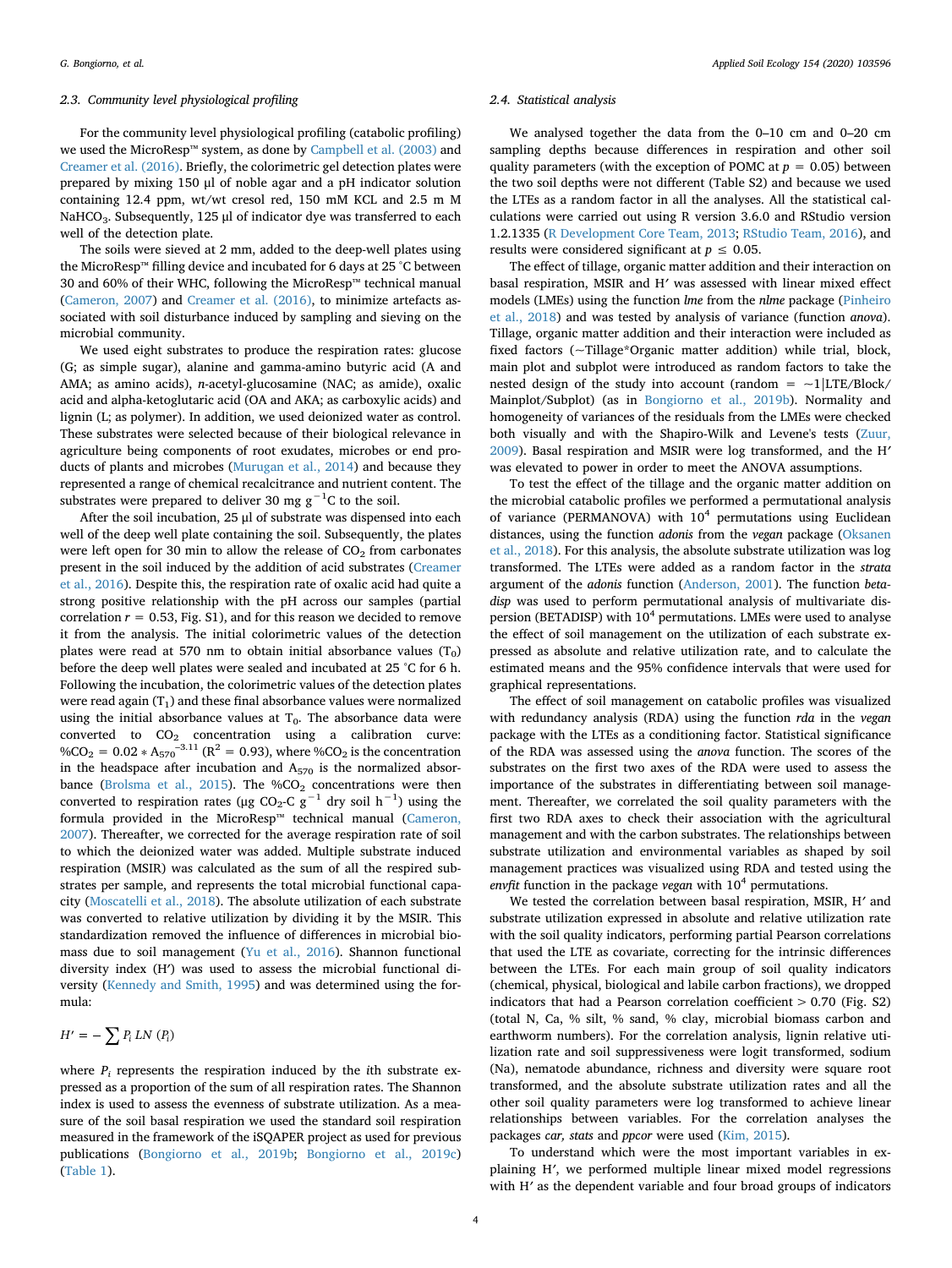(i.e. chemical, physical, biological and labile organic fractions) as explanatory variables. For each starting model, we assessed and selected the significant variables using the stepwise procedure in R (function *step*, direction "both"). To avoid problems related to multi-collinearity, for each model we selected explanatory variables with *vif* not higher than 3. We then ran the multiple regression models for each group with the significant variables to assess the Akaike Information Criterion (AIC), the  $R_m^2$  (marginal coefficient of determination), which indicates the proportion of the variation explained by the predictor variables, and the  $R_c^2$  (conditional coefficient of determination), which indicates the variation explained by both the fixed and the random factors. In addition, we calculated the  $\mathtt{R}_{\text{mAdj}}^2$  to give a measure of the accuracy of the model across different samples [\(Field et al., 2012](#page-11-32)). The models were also used to assess the t and the *p*-values, which quantify the contribution of each predictor to the model [\(Field et al., 2012\)](#page-11-32) and the significance, respectively, of the explanatory variables. We then used the parameters that resulted to be significant ( $p \leq 0.05$ ) from these four regressions for a final multiple mixed model regression. To take the nested structure of the experimental design of the LTEs into account, we allowed the intercept to vary depending on the LTE [\(Zuur, 2009](#page-12-19)). Normality and homogeneity of variances of the residuals from the models were checked both visually and with the Shapiro-Wilk and Levene's tests ([Zuur, 2009](#page-12-19)).

Finally, we performed piecewise structural equation modelling (SEM) to assess the direct and indirect effects of labile carbon and soil parameters on H*′*, taking into account the dependent structure of the data coming from the same LTE [\(Lefcheck, 2016\)](#page-11-33) using the package *piecewiseSEM*. An a priori model was established according to results from [Bongiorno et al. \(2019b\)](#page-10-8) and ecological mechanisms (Fig. S3) and was used as a framework for testing and optimization of the piecewise SEM. The data matrix was fitted using log transformed variables, with the exception of H′ which was elevated to the power of two. The evaluation of the AIC was used to estimate the robustness of the models and to select the appropriate final model ([Shipley, 2013](#page-12-20)). The Fisher Chisquare test ( $\chi^2$ ; the model has a good fit when  $0 \leq \chi^2/d.f. \leq 2$  and  $p \geq 0.05$ ) was used to test the overall goodness of fit of the model ([Lefcheck, 2016](#page-11-33)). We calculated and reported the total standardized effects of the predictors on soil functional diversity (H*′*). In the path diagram standardized effects sizes are reported as path coefficients close to the arrows representing relationships between variables, and the  $R_m^2$  and the  $R_c^2$  are reported only for the dependent variables.

#### **3. Results**

# *3.1. Effect of soil management on microbial respiration and catabolic profiles*

The basal respiration was on average 0.38 μg CO<sub>2</sub>-C g<sup>-1</sup> soil h<sup>-1</sup>, and was 51% higher in reduced tillage compared to conventional tillage ([Table 2](#page-5-0)). Reduced tillage and high organic matter addition increased the multiple substrate induced respiration (MSIR) by 37% and 32%, respectively, compared to conventional tillage and low organic matter addition.

The absolute utilization rate of five out of six substrates increased in response to reduced tillage and high organic matter addition ([Fig. 1](#page-5-1)A and Table S3). Only the utilization of amino-butyric acid showed a small but significant increase in response to reduced tillage and was not affected by organic matter addition. Alpha-ketoglutaric acid was the most utilized substrate in terms of absolute and relative respiration rate in all treatments ([Fig. 1](#page-5-1) and Table S3).

Relative utilization rates of the different substrates were more similar between management classes than absolute utilization rates ([Fig. 1B](#page-5-1)). Nevertheless, the relative utilization rate of the substrates increased in response to reduced tillage compared to conventional tillage, except for amino-butyric acid and lignin, which were not affected by tillage, and for alpha-ketoglutaric acid, which was enhanced by

conventional compared to reduced tillage ([Fig. 1](#page-5-1)B and Table S3). Lignin was the only substrate whose utilization was enhanced by the high compared to the low organic matter addition treatment. As a result, the relative substrate use in reduced tillage treatments with low and high organic matter addition was more similar and even than in the conventional tillage treatments with low and high organic matter addition, in particular the conventional tillage with low organic matter addition.

For both absolute and relative substrate utilization rate, PERMAN-OVA showed that the conditional variable (LTE) explained approximately 80% of the variation (Table S4). Nevertheless, the PERMANOVA for the absolute substrate utilization rate also showed an effect of both tillage ( $p = 0.002$ ) and organic matter addition ( $p = 0.003$ ) (Table S4). In the RDA plot of the substrate utilization, expressed as absolute utilization rate, the two most extreme management practices (CT-Low and RT-High) are separated along axis 1, and the two intermediate management practices (CT-High and RT-Low) are both situated in the middle, closer to RT-High than to CT-Low [\(Fig. 2A](#page-6-0)). All the substrates were positively correlated with RDA axis 1 (average correlation 0.89, Table S5), indicating that they were all more utilized in conventional tillage with high organic matter, in reduced tillage with low organic matter and, most of all, in reduced tillage with high organic matter addition ([Fig. 2A](#page-6-0)).

All the carbon substrates, except alpha-ketoglutaric acid, were equally important (the score on the RDA axis 1 was 0.24 for alphaketoglutaric acid and about 0.50 for all the other substrates) in explaining the differences in the catabolic profiles expressed as absolute utilization rate between the different treatments on RDA axis 1 (Table S5). None of the substrates had a high score on RDA axis 2.

Regarding the utilization of the substrates expressed as relative utilization rate, PERMANOVA showed significant main effects of tillage  $(p = 0.006)$  and organic matter addition  $(p = 0.03)$ , and a significant interaction between tillage and organic matter addition  $(p = 0.04)$ (Table S4). PERMANOVA results are visualized in the RDA plot, which shows that the catabolic profile in conventional tillage differed from that in reduced tillage, regardless of the organic matter addition level ([Fig. 2B](#page-6-0)). Organic matter addition only had an effect on the utilization profiles in conventional tillage, which explains the interaction between tillage and organic matter addition found in the PERMANOVA. Moreover, the most intensive soil management combination (CT-Low) was clearly separated from the others on RDA axis 1, similarly to the RDA plot of the absolute utilization rate ([Fig. 2A](#page-6-0)). The position of alphaketoglutaric was orientated in the direction of CT-Low, (score = 0.24 and correlation coefficient  $r = -0.99$  with  $p < 0.001$  on the RDA axis 1, Table S5).

### *3.2. Effect of soil management on microbial functional diversity*

The Shannon functional diversity index (H′) showed a small but significant increase (6%) in reduced tillage compared to conventional tillage, and it was not significantly affected by organic matter addition ([Table 2\)](#page-5-0). The contribution of alpha-ketoglutaric acid in diminishing the functional diversity in conventional tillage, especially with low OM addition, is evident in [Fig. 1](#page-5-1)B. The utilization of alpha-ketogularic acid expressed in absolute utilization rate was not correlated with H′  $(r = 0.13)$ , and the one expressed in relative utilization rate was negatively correlated with H'  $(r = -0.89, p < 0.001)$  (Table S6).

## *3.3. Relationships between catabolic profiles and soil properties*

The MSIR was positively associated with various soil parameters, and these relationships well reflected relationship between soil parameters and absolute utilization rates of all the substrates, in particular lignin, alanine, *N*-acetyl glucosamine, and glucose utilization ([Table 3](#page-7-0), Table S7). Several soil parameters were positively correlated with RDA axis 1 of the absolute respiration rates ( $Fig. 2A$ ) and therefore, with less intensive soil management combinations, in particular reduced tillage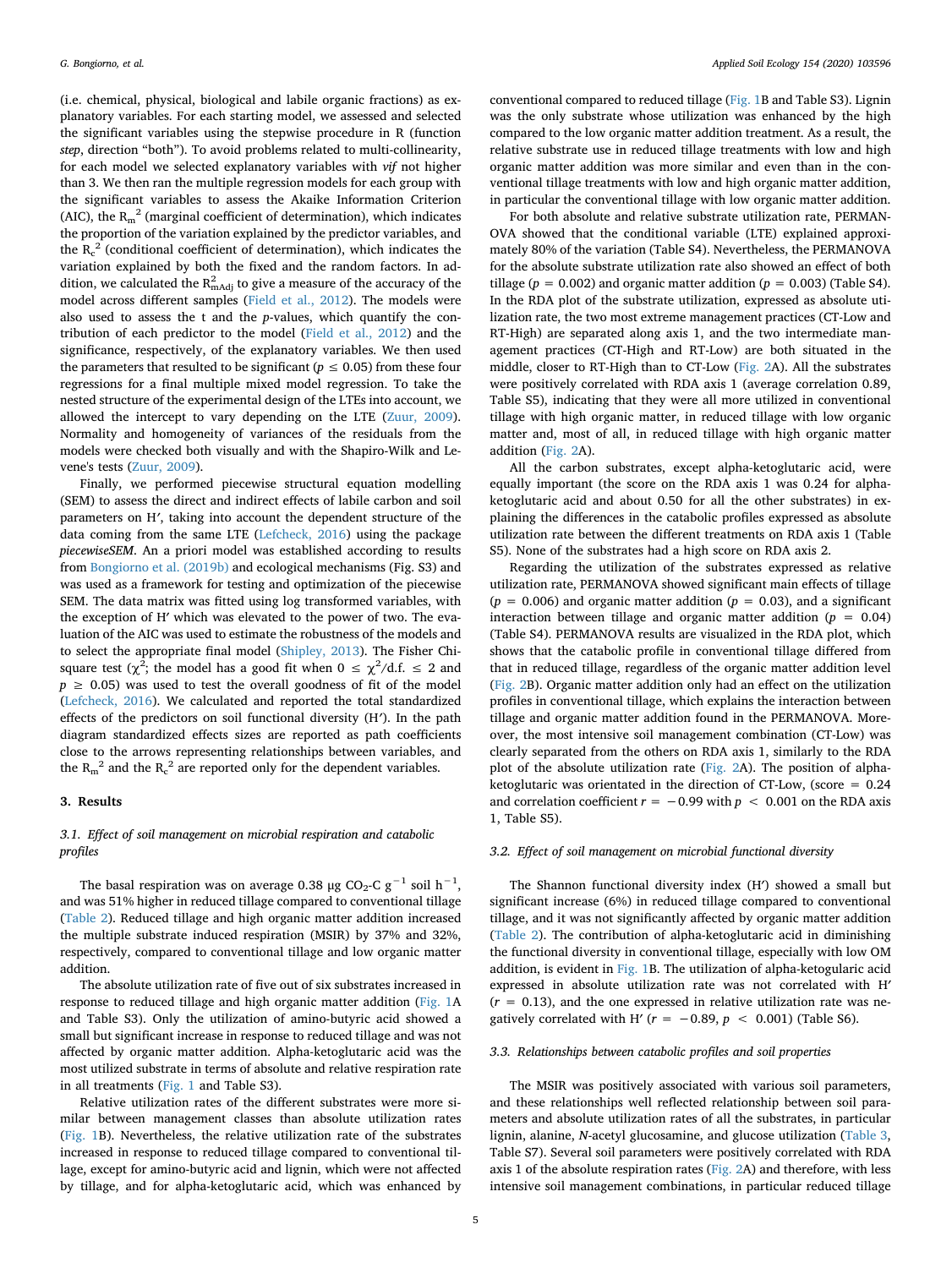<span id="page-5-0"></span>Basal respiration, multiple substrate induced respiration (MSIR) and Shannon functional diversity index (H'), as affected by tillage (T) and organic matter addition (OM) across 10 long-term field experiments (LTEs), analysed with linear mixed effect models (total number of observations = 101). Least square means, confidence intervals (in brackets) and F and *p* values are reported for each combination of tillage and organic matter addition. Significant differences ( $p \le 0.05$ ) are given in bold.

|                                                                                 | $CTa$ - Low <sup>c</sup><br>$(n = 33)$ | $RT^b$ - Low<br>$(n = 17)$ | $CT-Highd$<br>$(n = 35)$ | RT-High<br>$(n = 16)$ |                        | T       | OM    | TXOM L  |      | L/B   | L/B/M | L/B/M/<br>$S^g$                         |
|---------------------------------------------------------------------------------|----------------------------------------|----------------------------|--------------------------|-----------------------|------------------------|---------|-------|---------|------|-------|-------|-----------------------------------------|
|                                                                                 |                                        |                            |                          |                       |                        |         |       |         |      |       |       | St. dev. <sup>1</sup> of random effects |
| Basal respiration (µg CO <sub>2</sub> -C g <sup>-1</sup> soil h <sup>-1</sup> ) |                                        |                            |                          |                       | Estimate               | 0.47    | 0.09  | $-0.13$ |      |       |       |                                         |
|                                                                                 |                                        |                            |                          |                       | St. error <sup>h</sup> | 0.15    | 0.10  | 0.11    |      |       |       |                                         |
|                                                                                 |                                        |                            |                          |                       | df                     | 31      | 31    | 31      |      |       |       |                                         |
|                                                                                 | 0.30                                   | 0.45                       | 0.31                     | 0.47                  | F                      | 24.93   | 0.81  | 1.34    |      |       |       |                                         |
|                                                                                 | $(0.21 - 0.41)$                        | $(0.32 - 0.64)$            | $(0.23 - 0.44)$          | $(0.33 - 0.67)$       | $\boldsymbol{p}$       | < 0.001 | 0.37  | 0.25    | 0.42 | 0.003 | 0.31  | 0.20                                    |
| MSIR <sup>e</sup> (µg CO <sub>2</sub> -C g <sup>-1</sup> soil h <sup>-1</sup> ) |                                        |                            |                          |                       | Estimate               | 0.40    | 0.33  | $-0.17$ |      |       |       |                                         |
|                                                                                 |                                        |                            |                          |                       | St. error              | 0.12    | 0.09  | 0.15    |      |       |       |                                         |
|                                                                                 |                                        |                            |                          |                       | df                     | 31      | 31    | 31      |      |       |       |                                         |
|                                                                                 | 4.3                                    | 5.9                        | 5.7                      | 7.8                   | F                      | 11.94   | 13.62 | 1.37    |      |       |       |                                         |
|                                                                                 | $(1.9 - 9.7)$                          | $(2.6 - 13.5)$             | $(2.5 - 12.9)$           | $(3.4 - 17.8)$        | $\boldsymbol{p}$       | 0.002   | 0.001 | 0.25    | 1.11 | 0.07  | 0.30  | 0.26                                    |
| $H^{\prime}$                                                                    |                                        |                            |                          |                       | Estimate               | 0.28    | 0.16  | $-0.11$ |      |       |       |                                         |
|                                                                                 |                                        |                            |                          |                       | St. error              | 0.18    | 0.10  | 0.16    |      |       |       |                                         |
|                                                                                 |                                        |                            |                          |                       | df                     | 31      | 31    | 31      |      |       |       |                                         |
|                                                                                 | 1.27                                   | 1.35                       | 1.32                     | 1.40                  | F                      | 7.03    | 2.13  | 0.51    |      |       |       |                                         |
|                                                                                 | $(1.10-1.41)$                          | $(1.19 - 1.50)$            | $(1.15 - 1.46)$          | $(1.24 - 1.54)$ p     |                        | 0.01    | 0.15  | 0.48    | 0.52 | 0.005 | 0.006 | 0.36                                    |

<span id="page-5-2"></span><sup>a</sup> *CT,* conventional tillage.

<span id="page-5-4"></span><sup>b</sup> *RT*, reduced tillage.

<span id="page-5-3"></span>Low, low organic matter input.

<span id="page-5-5"></span><sup>d</sup> *High,* high organic matter input.

<span id="page-5-9"></span><sup>e</sup> *MSIR,* multiple substrate induced respiration.

<span id="page-5-10"></span><sup>f</sup> *H′,* Shannon functional diversity index.

<span id="page-5-6"></span><sup>g</sup> L, LTE; L/B, block nested in LTE; L/B/M, main-plot nested in block nested in LTE; L/B/M/S, subplot nested in main-plot nested in block nested in LTE.

<span id="page-5-8"></span><sup>h</sup> *St. error*, standard error.

<span id="page-5-7"></span><sup>i</sup> *St. dev*, standard deviation.

with high OM [\(Table 4\)](#page-8-0). Total organic carbon (TOC), available Mg, basal respiration and the labile organic carbon fractions were the parameters most strongly correlated with RDA1 (*r* > 0.30). From the envfit analysis, we found that TOC, available K, basal respiration, Hy-DOC, POXC and HWEC were significantly associated with RDA axis 1 ([Fig. 2A](#page-6-0); Table S8).

The relative utilization rate of alanine and *N*-acetyl glucosamine and the Shannon functional diversity (H′) were positively correlated with total organic carbon, P Olsen, microbial biomass nitrogen, basal respiration, and the labile carbon fractions ([Table 3\)](#page-7-0). In contrast, alphaketoglutaric acid had an opposite pattern than the other substrates, showing a negative correlation with total organic carbon, P Olsen, microbial biomass nitrogen, basal respiration, and the labile carbon fractions [\(Table 3](#page-7-0)). This confirmed the results of the RDA, where alphaketoglutaric acid was located away from all the other substrates ([Fig. 2B](#page-6-0)). Total organic carbon, Olsen P, microbial biomass nitrogen

<span id="page-5-1"></span>

combination of tillage and organic matter addition across ten European long-term field experiments (total number of observation = 101). The error bars in A) represent 95% confidence intervals. Different letters indicate significant differences in substrate utilization per substrate between treatments (number of observations CT Low = 33, CT High = 35, RT Low = 17 and RT High = 16). *CT*, conventional tillage; *RT*, reduced tillage; *High*, high organic matter addition, *Low*, low organic matter addition.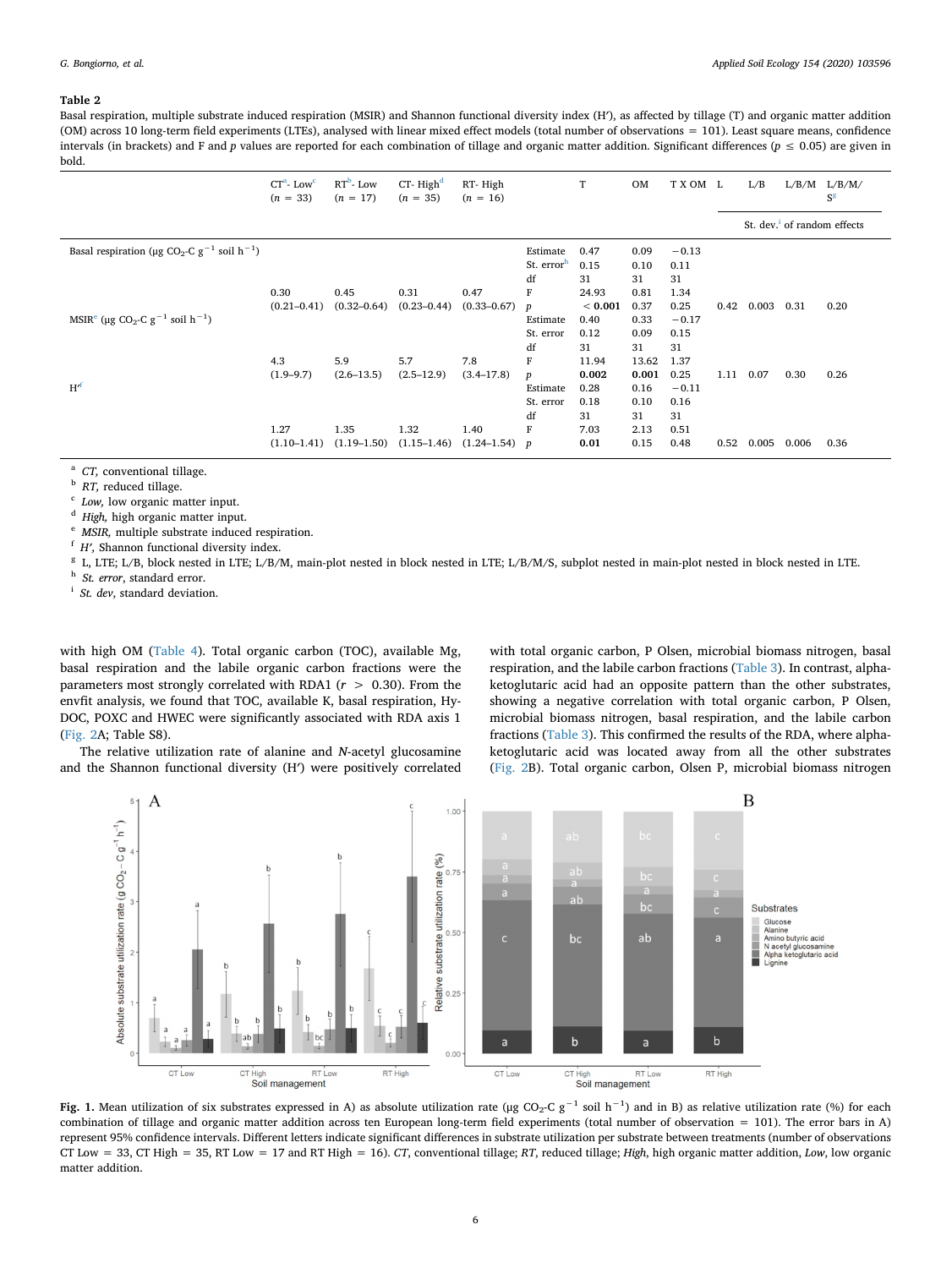<span id="page-6-0"></span>

**Fig. 2.** Redundancy analysis (RDA) showing the effects of tillage and organic matter addition, displayed as centroids with standard error bars, on the catabolic profiles. In A) substrate utilization refers to absolute utilization rate (μg CO<sub>2</sub>-C g<sup>-1</sup> soil h<sup>-1</sup>) and in B) to relative utilization rate (%). In both panels, the substrates are shown with red arrows and soil parameters are shown with black arrows (only the significant ones at  $p \le 0.05$ ). *CT*, conventional tillage; *RT*, reduced tillage; *High*, high organic matter addition; *Low*, low organic matter addition; *G*, glucose; *A*, alanine; *NAC*, *N*-acetyl glucosamine; *AMA*, aminobutyric acid; *L*, lignin; *TOC*, total organic carbon; *POXC*, permanganate oxidizable carbon; *HWEC*, hot water extractable carbon; *Hy-DOC*, hydrophilic dissolved organic carbon; *DOC*, dissolved organic carbon. (For interpretation of the references to color in this figure legend, the reader is referred to the web version of this article.)

and the labile carbon fractions had a strong positive correlation with RDA axis 1 of the relative respiration rates  $(r > 0.30)$  ([Table 4](#page-8-0)). In addition, according to the envfit analysis, Olsen P, basal respiration, Hy-DOC, and DOC were positively associated with RDA axis 1

# (*p* < 0.05) [\(Fig. 2B](#page-6-0); Table S8).

#### *3.4. Variables explaining microbial functional diversity*

POMC (*t* = 5.75; *p* < 0.001) and pH (*t* = −3.53; *p* < 0.001) were the variables that most explained the variation in microbial functional diversity (H′) using the LTE as a model co-variate (Model 5 in Table S9; the models used to arrive at this combined model can be found also in Table S9).

Based on our a priori SEM model (Fig. S3) and the results of the multiple regression analyses (Table S9), we constructed the mechanistic relationships between H′ and soil parameters using piecewise structural equation modelling [\(Fig. 3\)](#page-9-0). POMC, positively affected by reduced tillage and organic matter addition, had a direct positive effect on H′, whereas pH had a direct negative effect on H′. POMC stimulated microbial biomass nitrogen and basal respiration, but these two microbial parameters did not significantly affect H′. The variables selected from the multiple regression explained 56% of the variation in H′ ([Fig. 3\)](#page-9-0).

#### **4. Discussion**

## *4.1. Soil management affects microbial respiration and catabolic profiles*

In accordance with our first hypothesis, microbial activity and catabolic profiles were affected by the soil management tested. Reduced tillage and high organic matter addition increased the multiple substrate induced respiration (MSIR), compared to conventional tillage and low organic matter addition. The changes in catabolic profiles expressed as absolute utilization rate strongly reflected the changes in MSIR, indicating that decreasing agricultural intensity increased soil microbial activity, in accordance with the literature [\(Glodowska and](#page-11-34) [Wozniak, 2019;](#page-11-34) [Zuber and Villamil, 2016\)](#page-12-21). The positive effect of reduced tillage and high organic matter addition on labile organic carbon ([Bongiorno et al., 2019b](#page-10-8)), as found in our SEM, might explain the higher capacity of such systems to process organic matter, which, in turn, may increase their nutrient cycling capacity ([Whitford and](#page-12-22) [Ludwig Wade, 2002](#page-12-22)).

Although alternative soil management stimulated microbial activity for all the substrates expressed as absolute respiration rate, by analysing the relative utilization rate and showing the shifts in relative catabolic profiles we showed microbial preferences for the utilization of specific substrates in the different soil management treatments. Reduced tillage, but not organic matter addition, increased the relative utilization rate of glucose, alanine and *N*-acetyl glucosamine. Relative utilization of aminobutyric acid was not a sensitive indicator for soil management, as already found by [Sradnick et al. \(2013\)](#page-12-23), while lignin relative utilization rate was higher in high organic matter input. Lignin and other aromatic compound concentrations can be increased by long-term organic matter addition [\(Chen et al., 2018](#page-10-14); [Liu et al., 2010](#page-11-35)), resulting in a microbial community more capable of degrading these compounds [\(Bugg et al.,](#page-10-15) [2011;](#page-10-15) [Bünemann et al., 2004](#page-10-16)). Alpha-ketoglutaric acid utilization when expressed as relative utilization rate showed a trend opposite to the other substrates, being more utilized in conventional compared to reduced tillage. Such opposite response of the microbial community to carboxylic acids compared to other carbon substrates was also found in other studies taking into account relative [\(Yu et al., 2016\)](#page-12-17) and absolute utilization rate ([Bending et al., 2000](#page-10-17); [Sradnick et al., 2013](#page-12-23); [Murugan](#page-11-6) [et al., 2014](#page-11-6)).

# *4.2. Carbon substrate utilization discriminates between soil management practices*

In accordance with our second hypothesis, the six selected carbon substrates differentially contributed to the discriminating ability of the catabolic profiles.

When taking into account the absolute utilization rates, all the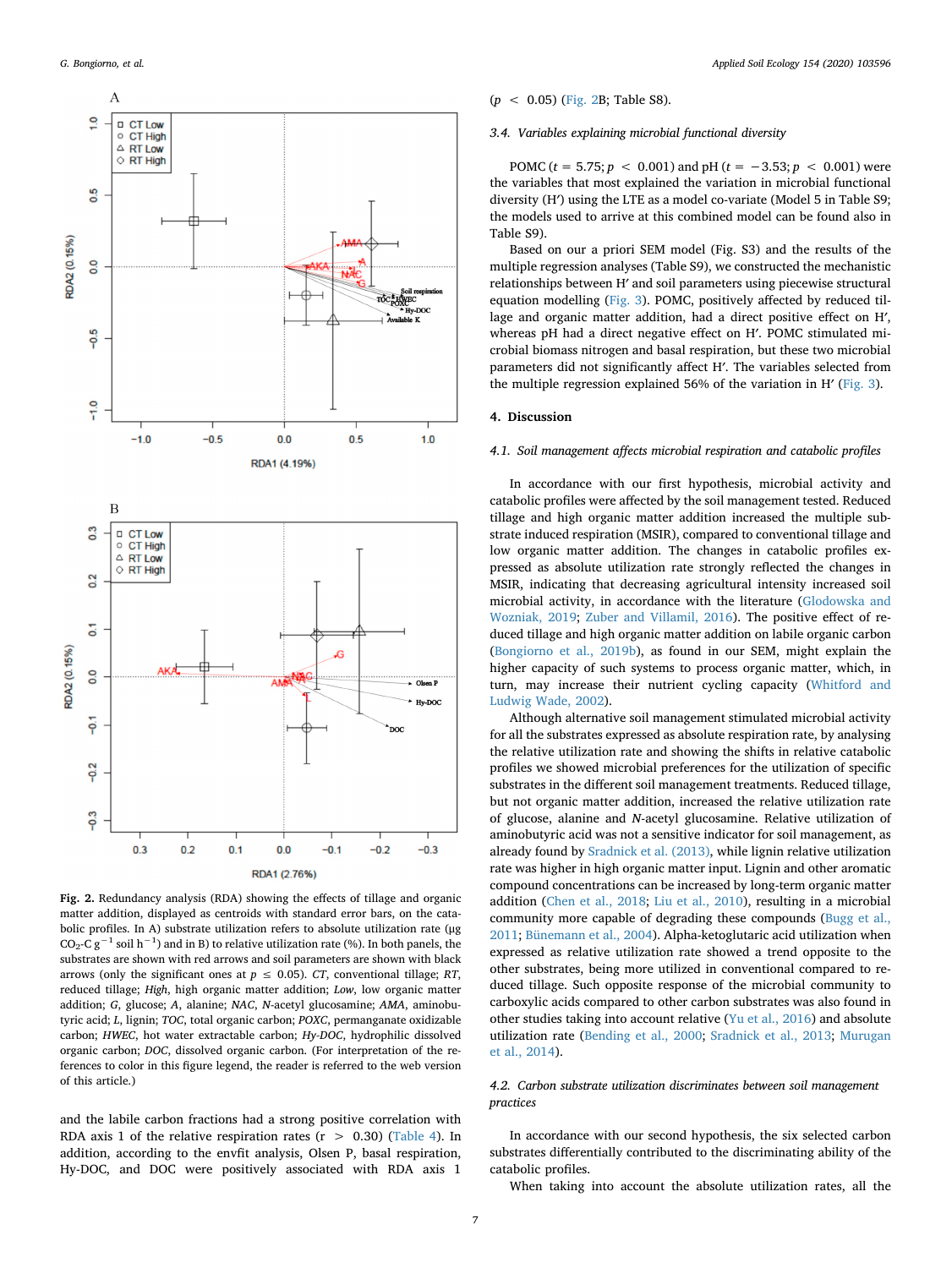<span id="page-7-0"></span>Partial Pearson correlation coefficients (ρ) between substrate utilization (expressed as relative utilization rate (%)), Shannon microbial diversity index (H′), basal respiration and multiple substrate induced respiration (μg CO<sub>2</sub>-C g<sup>-1</sup> soil h<sup>-1</sup>) and various soil chemical, physical and biological indicators, corrected for site (LTE)  $(n = 101)$ .

|                                      | Glucose |          | Alanine |          | Amino-<br>butyric<br>acid | N-acetyl glucosamine |            | A-ketoglutaric acid |       | Lignin  |         | Shannon<br>index $(H')$ |               | Basal respiration                            |         | <b>MSIR</b> |          |
|--------------------------------------|---------|----------|---------|----------|---------------------------|----------------------|------------|---------------------|-------|---------|---------|-------------------------|---------------|----------------------------------------------|---------|-------------|----------|
|                                      |         |          |         |          |                           | (%)                  |            |                     |       |         |         |                         |               | $(\mu g CO_2-C g^{-1} \text{ soil } h^{-1})$ |         |             |          |
| Chemical indicators <sup>a</sup>     |         |          |         |          |                           |                      |            |                     |       |         |         |                         |               |                                              |         |             |          |
| <b>TOC</b>                           | 0.24    |          | 0.38    | $\pm\pm$ | 0.03                      | 0.37                 | $\ast\ast$ | $-0.31$             | $8\%$ | 0.04    |         | 0.30                    | $^{**}$       | 0.57                                         | ***     | 0.41        | ***      |
| <b>CEC</b>                           | 0.16    |          | 0.11    |          | $-0.11$                   | $-0.12$              |            | 0.01                |       | $-0.03$ |         | 0.07                    |               | 0.38                                         | ***     | 0.27        | $\pm$    |
| C/N                                  | $-0.01$ |          | $-0.13$ |          | $-0.002$                  | $-0.03$              |            | 0.04                |       | $-0.01$ |         | $-0.06$                 |               | $-0.57$                                      | ***     | $-0.27$     | $\pm\pm$ |
| pH                                   | 0.15    |          | 0.11    |          | $-0.13$                   | $-0.05$              |            | 0.03                |       | $-0.38$ | ***     | $-0.06$                 |               | 0.11                                         |         | 0.06        |          |
| P Olsen                              | 0.32    | $\pm\pm$ | 0.29    | $\pm\pm$ | 0.08                      | 0.34                 | $**$       | $-0.40$             | ***   | 0.31    | $^{**}$ | 0.36                    | ***           | 0.27                                         | \$\$    | 0.12        |          |
| Mg                                   | 0.11    |          | 0.07    |          | $-0.04$                   | 0.20                 |            | $-0.15$             |       | 0.24    |         | 0.14                    |               | 0.27                                         | **      | 0.42        | 4888     |
| K                                    | 0.24    |          | 0.27    | $**$     | $-0.08$                   | 0.29                 | \$8        | $-0.24$             | ×     | 0.20    |         | 0.26                    | ×             | 0.38                                         | ***     | 0.32        | $\pm\pm$ |
| Na                                   | $-0.11$ |          | 0.03    |          | $-0.09$                   | 0.22                 |            | $-0.01$             |       | 0.08    |         | 0.04                    |               | $-0.06$                                      |         | $-0.07$     |          |
| Physical indicators <sup>b</sup>     |         |          |         |          |                           |                      |            |                     |       |         |         |                         |               |                                              |         |             |          |
| <b>WSA</b>                           | 0.17    |          | 0.36    | $\pm\pm$ | 0.09                      | 0.17                 |            | $-0.25$             |       | $-0.04$ |         | 0.22                    | ś             | 0.62                                         | \$\$\$. | 0.22        |          |
| <b>WHC</b>                           | 0.24    |          | $-0.01$ |          | $-0.01$                   | 0.29                 | $**$       | $-0.17$             |       | 0.12    |         | 0.15                    |               | 0.02                                         |         | 0.15        |          |
| <b>BD</b>                            | $-0.04$ |          | $-0.10$ |          | $-0.05$                   | $-0.05$              |            | $-0.01$             |       | $-0.07$ |         | $-0.08$                 |               | $-0.07$                                      |         | $-0.17$     |          |
| Biological indicators <sup>c</sup>   |         |          |         |          |                           |                      |            |                     |       |         |         |                         |               |                                              |         |             |          |
| <b>MBN</b>                           | 0.25    |          | 0.31    | $\pm\pm$ | 0.08                      | 0.42                 | ***        | $-0.32$             | $8.8$ | 0.08    |         | 0.33                    | $^{\ast\ast}$ | 0.51                                         | \$\$\$. | 0.21        |          |
| <b>Basal</b> respiration             | 0.24    |          | 0.35    | $\pm\pm$ | 0.03                      | 0.37                 | $**$       | $-0.22$             | $\pm$ | $-0.07$ |         | 0.27                    | $8.8$         | $\mathbf{1}$                                 |         | 0.44        | \$88.    |
| Earthworm biomass                    | 0.18    |          | 0.17    |          | 0.09                      | 0.09                 |            | $-0.17$             |       | 0.11    |         | 0.17                    |               | 0.07                                         |         | 0.15        |          |
| Nematode abundance                   | 0.17    |          | 0.20    |          | 0.06                      | 0.26                 |            | $-0.16$             |       | $-0.10$ |         | 0.16                    |               | 0.52                                         | ***     | 0.19        |          |
| Nematode richness                    | 0.16    |          | 0.13    |          | 0.04                      | $-0.01$              |            | $-0.09$             |       | $-0.05$ |         | 0.06                    |               | 0.25                                         | *       | 0.09        |          |
| Nematode diversity                   | 0.11    |          | 0.11    |          | $-0.05$                   | 0.06                 |            | 0.06                |       | $-0.06$ |         | $-0.01$                 |               | 0.15                                         |         | 0.0001      |          |
| Tea bag decomposition                | $-0.03$ |          | 0.16    |          | 0.01                      | 0.21                 |            | $-0.08$             |       | 0.04    |         | $-0.05$                 |               | 0.61                                         | \$\$\$. | 0.26        |          |
| Soil suppressiveness                 | 0.11    |          | 0.12    |          | 0.19                      | 0.16                 |            | $-0.15$             |       | 0.03    |         | 0.17                    |               | 0.15                                         |         | 0.07        |          |
| Labile carbon fractions <sup>d</sup> |         |          |         |          |                           |                      |            |                     |       |         |         |                         |               |                                              |         |             |          |
| Hy-DOC                               | 0.23    |          | 0.33    |          | $-0.06$                   | 0.44                 | \$8        | $-0.37$             | $8.8$ | 0.27    |         | 0.33                    | $\pm$         | 0.46                                         | \$\$\$. | 0.28        |          |
| <b>Hy SUVA</b>                       | $-0.08$ |          | $-0.01$ |          | 0.09                      | $-0.03$              |            | 0.02                |       | 0.20    |         | 0.04                    |               | $-0.10$                                      |         | $-0.03$     |          |
| <b>DOC</b>                           | 0.14    |          | 0.36    | ***      | 0.06                      | 0.35                 | $* * *$    | $-0.36$             | ***   | 0.34    | ***     | 0.35                    | **            | 0.40                                         | ***     | 0.16        |          |
| DOC SUVA                             | 0.10    |          | $-0.01$ |          | $-0.01$                   | $-0.14$              |            | $-0.01$             |       | 0.05    |         | 0.05                    |               | $-0.17$                                      |         | $-0.02$     |          |
| <b>POXC</b>                          | 0.31    | $\pm\pm$ | 0.44    | $* * *$  | 0.06                      | 0.49                 | ***        | $-0.40$             | ***   | 0.12    |         | 0.40                    | \$\$\$        | 0.76                                         | ***     | 0.50        | 4888     |
| <b>HWEC</b>                          | 0.34    | $***$    | 0.32    | $\pm$    | 0.03                      | 0.41                 | $\pm\pm$   | $-0.35$             | ***   | 0.14    |         | 0.35                    | $\ast$        | 0.63                                         | ***     | 0.38        | 4888     |
| <b>POMC</b>                          | 0.28    | ss.      | 0.35    | $\pm\pm$ | 0.006                     | 0.43                 | ***        | $-0.33$             | $8.8$ | 0.03    |         | 0.29                    | ś             | 0.66                                         | ***     | 0.36        | ***      |
|                                      |         |          |         |          |                           |                      |            |                     |       |         |         |                         |               |                                              |         |             |          |

<span id="page-7-1"></span><sup>a</sup> *TOC* total organic carbon, *TON* total nitrogen, *CEC* cation exchange capacity, *C/N* carbon to nitrogen ratio.

<span id="page-7-5"></span><sup>b</sup> *WSA* water stable aggregates, *WHC* water holding capacity, *BD* bulk density.

<span id="page-7-6"></span><sup>c</sup> *MBC* microbial biomass carbon*, MBN* microbial biomass nitrogen.

<span id="page-7-7"></span><sup>d</sup> *Hy-DOC* hydrophilic carbon, *Hy SUVA* specific ultraviolet absorbance of hydrophylic carbon, *DOC* dissolved organic carbon, *DOC SUVA* specific ultraviolet absorbance of dissolved organic carbon, *POXC* permanganate oxidizable carbon*, HWEC* hot water extractable carbon, *POMC* particulate organic matter carbon.

<span id="page-7-2"></span> $<sup>∗</sup> p ≤ 0.05$ </sup>

<span id="page-7-3"></span><sup>∗</sup>*∗ p* ≤ 0.01

<span id="page-7-4"></span><sup>\*\*\*</sup> *p* ≤ 0.001

substrates contributed to differentiating between the soil management treatments, but particularly discriminant were the simple sugar (glucose) and the amino acids (alanine, gamma-amino butyric acid). Similarly, [Romaniuk et al. \(2011\)](#page-12-24) and [Sradnick et al. \(2013\)](#page-12-23) found that sugars and amino-acids contributed the most to the discrimination between different management practices in arable fields.

When expressed as relative utilization rate, the microbial response to alpha-ketoglutaric acid strongly contrasted with that to the other carbon substrates, as already mentioned. Organic acids represent one of the key metabolites present in root exudates, and they are released in the soil by plants and microbes in stressed environments for nutrient acquisition, toxicity defence and attraction of beneficial organisms ([Canarini et al., 2019](#page-10-18); [Jones, 1998\)](#page-11-36), whereas they are less associated with the decomposition of organic matter [\(Schutter et al., 2001;](#page-12-25) [Sharma](#page-12-26) [et al., 1998](#page-12-26)). Higher utilization of carboxylic acids with increasing level of agricultural intensity in arable systems could indicate environments where microbial communities are better adapted to degrade labile substrates (e.g. organic acids) from the rhizosphere than from plant residues, and are characterised by high reproduction rates and fast metabolism (i.e. *r*-strategists) [\(Romaniuk et al., 2011](#page-12-24)). According with this hypothesis, [Bongiorno et al. \(2019a\)](#page-10-7) found that conventional

tillage had a higher enrichment index (EI), a nematode food web indicator of higher substrate availability, compared to reduced tillage. In addition, in our study it can be expected that under conventional tillage management with low organic matter addition the main organic compounds are derived from root exudates and microbial residues. On the other hand, in less intensive systems microbes might utilize more amino acids and amines, because of the larger input of such compounds with the addition of organic matter and the higher demand for nitrogen due to the higher C to N ratio of crop residues and organic matter added ([Lagomarsino et al., 2012](#page-11-22)). Our study, taking into account so many different field sites, supports and strengthens the evidence presented in previous studies that showed higher utilization of carboxylic acids in more intensive soil ecosystems, i.e. arable fields compared to forest and grassland ([Creamer et al., 2016;](#page-11-4) [Rutgers et al., 2016\)](#page-12-27), and higher utilization of amino acids, amines and carbohydrates (relative to carboxylic acids) in conservation agriculture, i.e. systems with increased crop rotation, use of cover crops and mulching ([D'Acunto et al., 2018](#page-11-37); [Huang et al., 2008;](#page-11-21) [Schutter et al., 2001](#page-12-25)). We therefore suggest that the utilization of carboxylic acids (e.g. alpha-ketoglutaric acid) relative to other substrates could be used as an indicator for stress in agricultural systems. However, to better value the usefulness of carboxylic acid as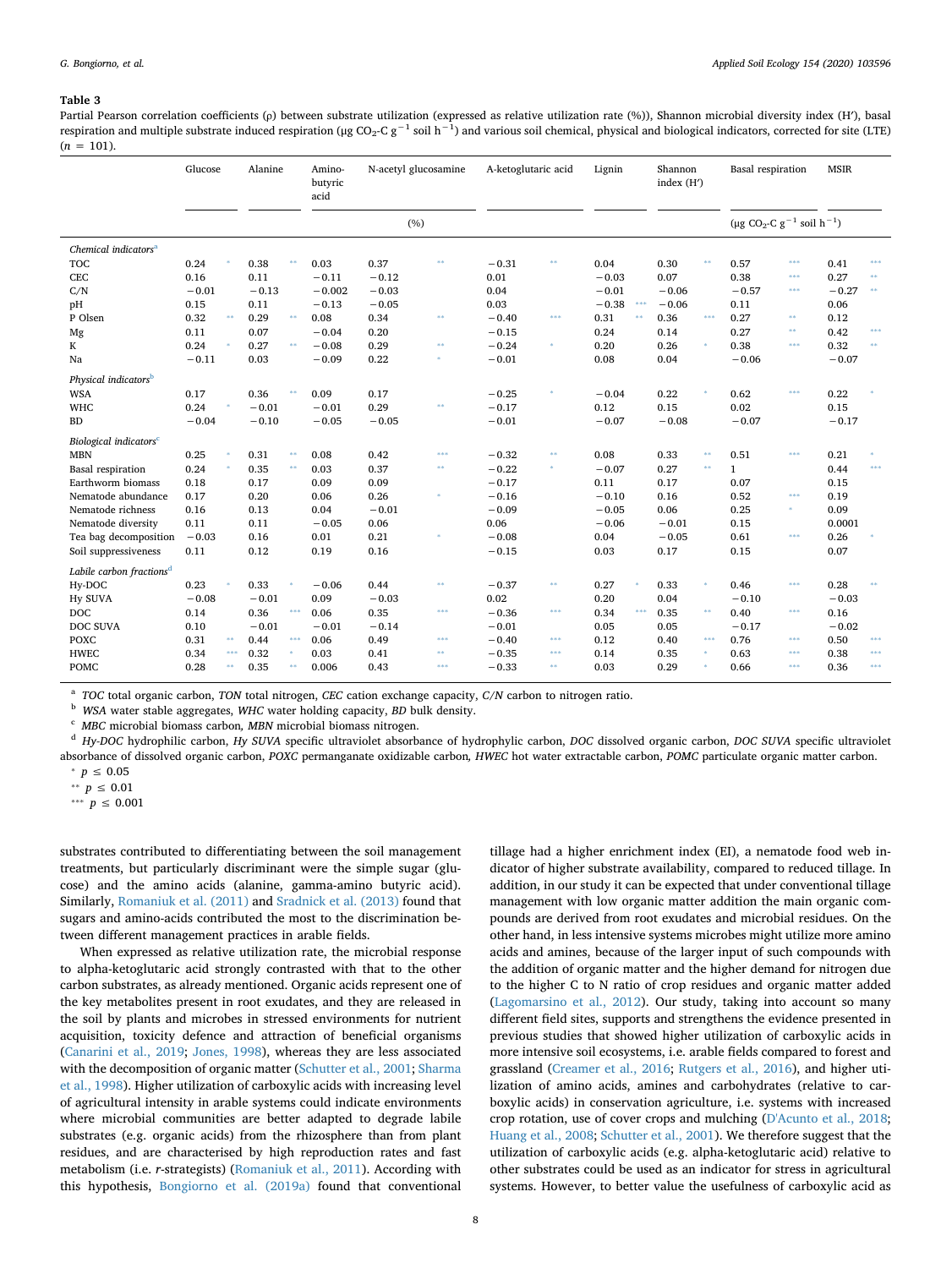<span id="page-8-0"></span>Partial Pearson correlation coefficients (p) between the first two RDA axes of the catabolic profiles expressed as absolute and relative utilization rate and the chemical, physical and biological parameters measured ( $n = 101$ ).

|                                    | Absolute utilization rate                               |          |          | Relative utilization rate |          |                  |  |  |  |  |
|------------------------------------|---------------------------------------------------------|----------|----------|---------------------------|----------|------------------|--|--|--|--|
|                                    | $(\mu g CO_2$ -C g <sup>-1</sup> soil h <sup>-1</sup> ) |          |          | (%)                       |          |                  |  |  |  |  |
|                                    | RDA1                                                    |          | RDA2     | RDA1                      |          | RDA <sub>2</sub> |  |  |  |  |
| Chemical indicators <sup>a</sup>   |                                                         |          |          |                           |          |                  |  |  |  |  |
| <b>TOC</b>                         | 0.42                                                    | ***      | $-0.02$  | 0.31                      | 88       | $-0.11$          |  |  |  |  |
| CEC                                | 0.22                                                    | ×        | $-0.15$  | 0.08                      |          | 0.06             |  |  |  |  |
| C/N                                | $-0.22$                                                 | ×        | $-0.01$  | 0.002                     |          | 0.05             |  |  |  |  |
| pH                                 | 0.003                                                   |          | $-0.10$  | $-0.02$                   |          | 0.10             |  |  |  |  |
| P Olsen                            | 0.24                                                    | ×        | 0.01     | 0.40                      | ***      | $-0.08$          |  |  |  |  |
| Mg                                 | 0.38                                                    | ***      | $-0.13$  | 0.15                      |          | 0.03             |  |  |  |  |
| K                                  | 0.33                                                    | **       | $-0.12$  | 0.25                      | ×        | 0.005            |  |  |  |  |
| Na                                 | $-0.05$                                                 |          | $-0.11$  | 0.09                      |          | 0.05             |  |  |  |  |
| Physical indicators <sup>b</sup>   |                                                         |          |          |                           |          |                  |  |  |  |  |
| <b>WSA</b>                         | 0.25                                                    |          | 0.09     | 0.24                      |          | $-0.17$          |  |  |  |  |
| WHC                                | 0.17                                                    |          | $-0.20$  | 0.18                      |          | 0.11             |  |  |  |  |
| <b>BD</b>                          | $-0.16$                                                 |          | $-0.02$  | 0.004                     |          | 0.007            |  |  |  |  |
| Biological indicators <sup>c</sup> |                                                         |          |          |                           |          |                  |  |  |  |  |
| <b>MBN</b>                         | 0.29                                                    | ss.      | 0.02     | 0.32                      | $\pm\pm$ | 0.01             |  |  |  |  |
| <b>Basal</b> respiration           | 0.42                                                    | ***      | 0.01     | 0.23                      |          | 0.18             |  |  |  |  |
| Earthworm biomass                  | 0.18                                                    |          | 0.09     | 0.17                      |          | 0.06             |  |  |  |  |
| Nematode abundance                 | 0.20                                                    |          | 0.06     | 0.17                      |          | 0.09             |  |  |  |  |
| Nematode richness                  | 0.08                                                    |          | 0.04     | 0.12                      |          | 0.002            |  |  |  |  |
| Nematode diversity                 | 0.002                                                   |          | $-0.06$  | $-0.05$                   |          | 0.20             |  |  |  |  |
| Tea bag decomposition              | 0.24                                                    | ×        | 0.07     | $-0.07$                   |          | $-0.09$          |  |  |  |  |
| Soil suppressiveness               | 0.09                                                    |          | 0.16     | 0.15                      |          | $-0.15$          |  |  |  |  |
| Labile organic carbon <sup>d</sup> |                                                         |          |          |                           |          |                  |  |  |  |  |
| Hy-DOC                             | 0.34                                                    | ***      | $-0.09$  | 0.37                      | ***      | $-0.16$          |  |  |  |  |
| Hy SUVA                            | $-0.02$                                                 |          | 0.07     | 0.005                     |          | $-0.17$          |  |  |  |  |
| <b>DOC</b>                         | 0.29                                                    | $\pm\pm$ | 0.02     | 0.35                      | ***      | $-0.27$          |  |  |  |  |
| DOC SUVA                           | $-0.002$                                                |          | $-0.06$  | 0.07                      |          | 0.06             |  |  |  |  |
| <b>POXC</b>                        | 0.53                                                    | ***      | $-0.001$ | 0.40                      | ***      | 0.005            |  |  |  |  |
| <b>HWEC</b>                        | 0.44                                                    | 光光光      | $-0.01$  | 0.36                      | ***      | 0.07             |  |  |  |  |
| <b>POMC</b>                        | 0.37                                                    | ***      | $-0.002$ | 0.33                      | \$88     | 0.04             |  |  |  |  |
|                                    |                                                         |          |          |                           |          |                  |  |  |  |  |

<span id="page-8-1"></span><sup>a</sup> *TOC* total organic carbon, *TN* total nitrogen, *CEC* cation exchange capacity, *C/N* carbon to nitrogen ratio.

<span id="page-8-5"></span><sup>b</sup> *WSA* water stable aggregates, *WHC* water holding capacity, *BD* bulk density.

<span id="page-8-6"></span><sup>c</sup> *MBC* microbial biomass carbon*, MBN* microbial biomass nitrogen*.*

<span id="page-8-7"></span><sup>d</sup> *Hy-DOC* hydrophilic dissolved organic carbon, *Hy SUVA* specific ultraviolet absorbance of dissolved organic hydrophilic carbon, *DOC* dissolved organic carbon, *DOC SUVA* specific ultraviolet absorbance of dissolved organic carbon, *POXC* permanganate oxidizable carbon*, HWEC* hot water extractable carbon, *POMC* particulate organic matter carbon.

<span id="page-8-4"></span>⁎ *p* ≤ 0.05.

<span id="page-8-3"></span><sup>∗</sup>*r*</sup> *p* ≤ 0.01.

<span id="page-8-2"></span><sup>∗</sup>*\*\**</sup> *p* ≤ 0.001

an indicator for soil under stress, the mechanisms behind the differences between carboxylic acid utilization and the utilization of other substrates requires further study.

## *4.3. Reduced tillage, but not organic matter addition, increases microbial functional diversity*

In accordance with our third hypothesis, and with the observed shifts in catabolic profiles due to management, reduced tillage increased slightly but significantly the microbial functional diversity (H′) compared to conventional tillage. This result is in line with findings of [Lupwayi et al. \(1998\)](#page-11-38), [Mijangos et al. \(2006\)](#page-11-39), [Legrand et al. \(2018\)](#page-11-40) and [Hao et al. \(2019\)](#page-11-16). Tillage can reduce microbial biomass and activity through direct effects (e.g. destruction of fungal mycelium) and destruction of specific microsites with higher fungal and bacterial activity (e.g. macroaggregates) [\(Gupta and Germida, 2015\)](#page-11-20). Since macroaggregates are normally dominated by fungi, conventional tillage practices can have negative effects in particular on fungi and, therefore, on the capacity of a soil to degrade recalcitrant organic compounds ([Frey, 2005\)](#page-11-41). Moreover, the increased concentration of total and labile organic fractions in reduced tillage systems can serve as an additional

energy source for microbial activity ([Bongiorno et al., 2019b](#page-10-8)).

In contrast with our third hypothesis, long-term organic matter addition did not significantly affect H′, in line with other studies that did not find an effect of organic addition on functional diversity ([Calbrix et al., 2007](#page-10-19); [Tao et al., 2015;](#page-12-28) [Zhu et al., 2017\)](#page-12-29). In our case, a lack of effect might be due to the heterogeneous nature of the organic matter applied to the different LTEs, which could, depending on their chemical compositions, differ in their suitability to sustain microbial functional diversity and microbial processes such as organic matter decomposition and soil disease suppressiveness [\(Bongiorno et al.,](#page-10-9) [2019c](#page-10-9)). Our results are in accordance with [Bongiorno et al. \(2019a\)](#page-10-7) who did not observe an effect of organic matter input on the nematodebased food web indices structure index (SI), a measure of the degree of trophic links and capacity to recover from stress, and enrichment index (EI). In addition, it should be taken into account that nitrogen fertilization might be a confounding factor in the organic matter treatment.

Even though present, the effect of soil management on functional diversity was not very strong. However, the promotion of decomposition of various organic carbon substrates in absolute terms by reduced tillage and high organic matter addition, and the subsequent enhancement of the capacity of the soil systems to cycling nutrients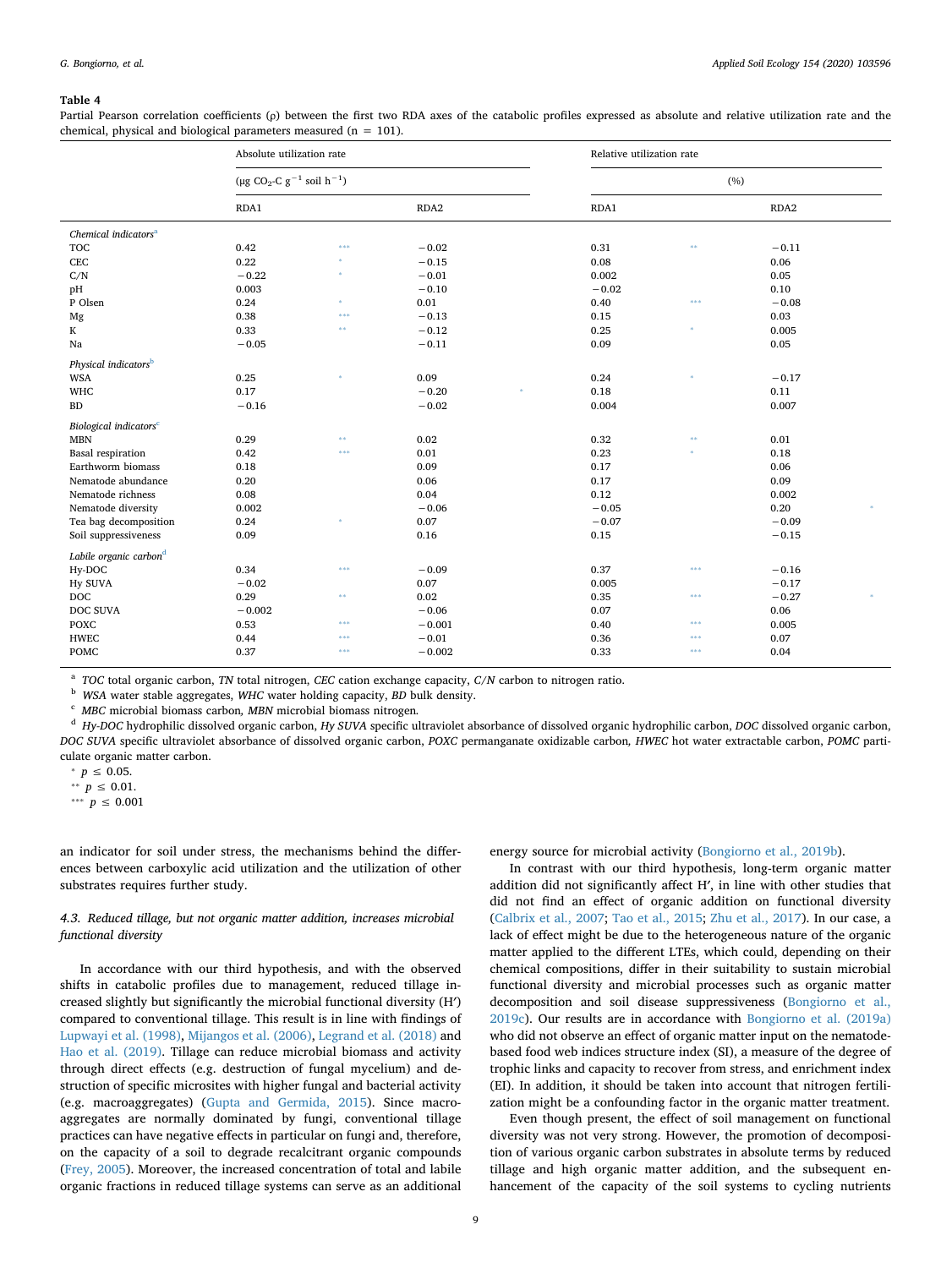<span id="page-9-0"></span>

**Fig. 3.** Piecewise structural equation model (SEM) of soil quality parameters as predictor of Shannon functional diversity (H′). Boxes represent measured variables and arrows represent the unidirectional relationships between the parameters. Numbers on the side of the arrows indicate the standardized effect size, whose strength is proportional to the width of the arrow. White, black and dashed arrows indicate positive, negative and not statistically significant relationships, respectively. Akaike Information Criterion (AIC), corrected Akaike Information Criterion (AIC<sub>C</sub>), Fisher chi-square (Fisher  $\chi^2$ ), *p* value (P) of the test, degrees of freedom (df), and the number of observations (N) are indicated.  $R_m^2$  marginal coefficient of determination,  $R_c^2$  conditional coefficient of determination, *POMC* particulate organic matter carbon, *MBN* microbial biomass nitrogen.

 $^{0} p \le 0.1, * p \le 0.05, ** p \le 0.01, ** p \le 0.001.$ 

through organism activity, support their adoption in replacing more intensive management.

# *4.4. Carbon substrate utilization profiles, functional diversity and soil properties*

In accordance with our fourth hypothesis, total carbon, the labile organic carbon fractions (Hy-DOC, DOC, POXC, HWEC, POMC) and parameters related to total and labile organic carbon such as macronutrients (N, P, K) and microbial characteristics (basal respiration and microbial biomass N) were strongly correlated with the catabolic profiles and microbial functional diversity (H′). These soil parameters were highest in the less intensive soil management systems. This suggests that the capacity of the microbial communities to decompose different carbon substrates was largely linked to, and probably affected by, the positive influence of conservation agriculture practices on these major soil properties.

The relationship between labile carbon as affected by soil management and the microbial community was demonstrated in our structural equation model ([Fig. 3\)](#page-9-0). In line with our a priori model, labile carbon expressed as POMC directly increased microbial functional diversity, but not through its positive effect on basal respiration or microbial biomass. Higher levels of available organic carbon increase the level of food availability for microorganisms and can promote microbial taxonomic and functional diversity ([Huang et al., 2008;](#page-11-21) [Murugan et al.,](#page-11-6) [2014;](#page-11-6); [Tian et al., 2015;](#page-12-9) [Yu et al., 2016](#page-12-17); [Ramirez et al., 2020\)](#page-11-42). Microbial community composition and diversity, in turn, have been previously shown to correlate with organic matter decomposition ([Bonner et al.,](#page-10-20) [2018;](#page-10-20) [Juarez et al., 2013](#page-11-43); [Maron et al., 2018](#page-11-44)).

Besides the strong direct effect of labile carbon on microbial functional diversity, also an effect of the soil pH was found [\(Fig. 3\)](#page-9-0). pH is considered a primary driver of microbial taxonomic and functional diversity ([Creamer et al., 2016](#page-11-4); [Delgado-Baquerizo et al., 2017](#page-11-45); [Moscatelli et al., 2018](#page-11-5); [Wakelin et al., 2008;](#page-12-30) [Fierer and Jackson, 2006](#page-11-46)), usually positively linked to microbial activity and functionality ([D'Acunto et al., 2018;](#page-11-37) [van der Bom et al., 2018\)](#page-12-4). Contrary to our expectation, pH had a negative direct effect on functional diversity, a

finding also reported by [Zhu et al. \(2017\)](#page-12-29). Higher pH could have changed microbial composition, having a favourable effect on bacteria at the expenses of fungi or more oligotrophic bacteria, therefore decreasing the fungi to bacteria ratio and microbial evenness, eventually resulting in a lower microbial functional diversity. This hypothesis is supported by the negative relationship between relative utilization rate of lignin and pH, however further studies should investigate this relationship more in depth.

In summary, increasing the availability of labile carbon sources by management practices appears to be an important requirement for sustaining microbial activity and functionality, and fostering stable microbial decomposition [\(Bending et al., 2002](#page-10-6); [Bucher and Lanyon,](#page-10-21) [2005;](#page-10-21) [Degens et al., 2000\)](#page-11-18). Microbial decomposition is a required step prior to microbial assimilation of organic matter and subsequent stabilization in organo-mineral complexes [\(Cotrufo et al., 2013;](#page-11-47) [Degens,](#page-11-48) [1998;](#page-11-48) [Schmidt et al., 2011\)](#page-12-31). This means that organic matter losses and the resulting reduction of functional diversity could develop in a reduced capacity of the microbial community to decompose organic matter but also to sequester carbon. Future studies should be focused on clarifying possible trade-offs between organic matter decomposition and storage caused by microbial activity in agricultural soil systems ([Wood et al., 2015a\)](#page-12-3).

# *4.5. The microbial catabolic profiles as soil quality indicator*

Most of the variation in catabolic profiles was caused by the pedoclimatic zone and, possibly, the management treatments that were quite different between LTEs. Differences between specific management could not be included in the analysis (e.g. no-tillage vs. conventional tillage and non-inversion tillage vs. conventional tillage), which may have added extra variation to the results obtained (e.g. mineral N is a confounding factor in some OM treatments).

MicroResp™ uses a 'whole soil' approach and a short incubation time (6 h), trying as much as possible to approach in situ conditions ([Campbell et al., 2003;](#page-10-4) [Chapman et al., 2007](#page-10-22)). In addition to this, we tried to minimize possible effects of soil disturbance maintaining the differences in WHC between sites and pre-incubating the soil at 25 °C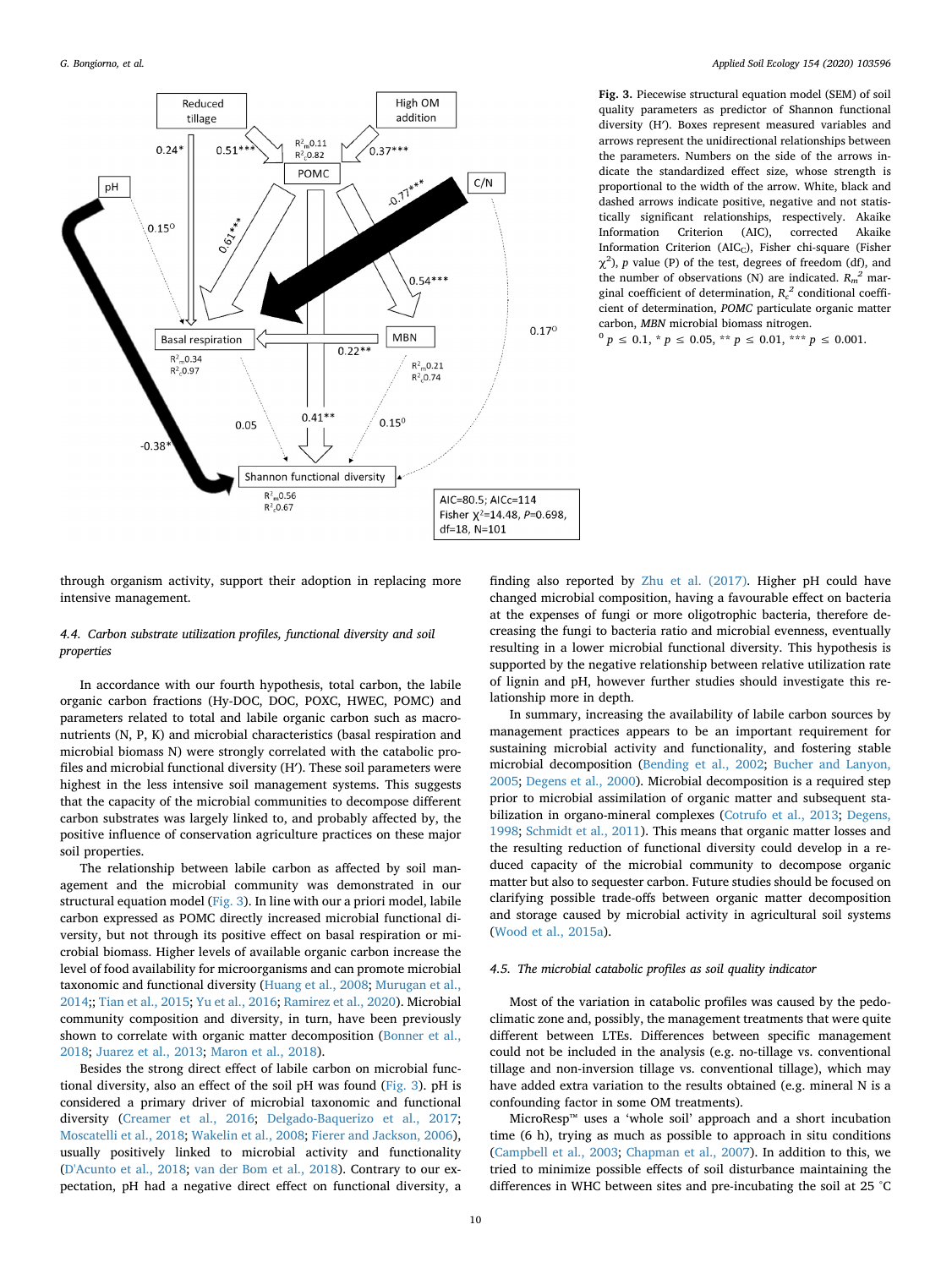for one week before the assay. The last is a standard step in the MicroResp™ protocol and it should ensure the activation and the equilibration of the microbial community for the assay. However, we cannot exclude that the microbial community, which was sampled in spring, experienced a stress for being exposed to such high temperature compared to the natural soil temperature. Moreover, for different sites, the best temperature for the incubation could vary. These might have had an influence on the result of the assay and it should be further taken into account when the MicroResp™ method is used across a range of different countries. That, nevertheless, the MicroResp™ system revealed effects of long-term soil management on *potential* soil microbial decomposition processes, can be considered a robust result.

One of the main challenges that we foresee in relation to the use of catabolic profiles for soil quality assessments is the establishment of optimal ranges, given that microbial spatial and temporal dynamics can be very strong, constraining the interpretation and, ultimately, the application by farmers and other land managers ([Lemanceau et al.,](#page-11-49) [2014;](#page-11-49) [Muñoz-Rojas, 2018;](#page-11-50) [Samaritani et al., 2017](#page-12-32)).

## **5. Conclusion**

Summarizing the results from 10 long-term European arable field experiments (LTEs), we showed that MicroResp™ distinguished the activity and the functional capacity of the soil microbial community between different long-term agricultural management practices, despite the large differences in climate conditions, soil properties and specific agricultural management implementation between the LTEs. The adoption of reduced tillage and higher organic matter application were found to be effective measures for increasing the capacity of the soil microbial community to decompose various carbon substrates. Conventional tillage decreased microbial functional diversity compared to reduced tillage, as associated with higher relative utilization of alpha-ketoglutaric acid and with lower soil quality as measured by common soil parameters, in particular labile organic carbon fractions. The latter were found to play a key role in determining microbial functional diversity, probably related to food availability for microorganisms and affecting their community structure and diversity.

This makes the microbial catabolic profile a promising biological soil quality indicator. To make use of its full potential, establishment of optimal ranges for substrate utilization and microbial functional diversity measured with MicroResp™ is needed to improve the interpretation of the results and, hence, its application in monitoring at various scales (field, landscape, national) in different systems (arable, grassland, forest).

## **Declaration of competing interest**

The authors declare that no competing interests exist.

#### **Acknowledgements**

# *Funding*

This work was supported by the EU Horizon 2020 project Interactive Soil Quality Assessment in Europe and China for agricultural productivity and environmental resilience (iSQAPER) [grant number 635750] for GB, EKB, LB, PM, and RdG (mediated through the Swiss State Secretariat for Education, Research and Innovation in the case of EKB, PM and, partly, GB). We acknowledge the University of Ljubljana (SL), Trier University (DE), University Miguel Hernandez (ES) and the long-term field experiment owners for the data provided. We thank Willeke van Tintelen for help with the MicroResp™ measurements, and Rachel Creamer for insightful discussion about the manuscript. We also gratefully acknowledge the valuable critical feedback provided by three anonymous reviewers on the previous version of the manuscript.

#### **Appendix A. Supplementary data**

Supplementary data to this article can be found online at [https://](https://doi.org/10.1016/j.apsoil.2020.103596) [doi.org/10.1016/j.apsoil.2020.103596](https://doi.org/10.1016/j.apsoil.2020.103596).

#### **References**

- <span id="page-10-10"></span>Amery, F., Degryse, F., Cheyns, K., De Troyer, I., Mertens, J., Merckx, R., Smolders, E., 2008. The UV-absorbance of dissolved organic matter predicts the fivefold variation in its affinity for mobilizing Cu in an agricultural soil horizon. Eur. J. Soil Sci. 59, 1087–1095. <https://doi.org/10.1111/j.1365-2389.2008.01078.x>.
- <span id="page-10-13"></span>[Anderson, M.J., 2001. A new method for non-parametric multivariate analysis of var](http://refhub.elsevier.com/S0929-1393(19)31425-8/rf0005)[iance. Austral Ecol. 26, 32–46 \(doi;10.1111/j.1442-9993.2001.01070.pp.x\).](http://refhub.elsevier.com/S0929-1393(19)31425-8/rf0005)
- <span id="page-10-0"></span>Barrios, E., 2007. Soil biota, ecosystem services and land productivity. Ecol. Econ. 64, 269–285. [https://doi.org/10.1016/j.ecolecon.2007.03.004.](https://doi.org/10.1016/j.ecolecon.2007.03.004)
- <span id="page-10-3"></span>Bei, S., Zhang, Y., Li, T., Christie, P., Li, X., Zhang, J., 2018. Response of the soil microbial community to different fertilizer inputs in a wheat-maize rotation on a calcareous soil. Agric. Ecosyst. Environ. 260, 58–69. [https://doi.org/10.1016/j.agee.2018.03.](https://doi.org/10.1016/j.agee.2018.03.014) [014](https://doi.org/10.1016/j.agee.2018.03.014).
- <span id="page-10-17"></span>Bending, G.D., Putland, C., Rayns, F., 2000. Changes in microbial community metabolism and labile organic matter fractions as early indicators of the impact of management on soil biological quality. Biol. Fertil. Soils 31, 78–84. [https://doi.org/10.1007/](https://doi.org/10.1007/s003740050627) [s003740050627](https://doi.org/10.1007/s003740050627).
- <span id="page-10-6"></span>Bending, G.D., Turner, M.K., Jones, J.E., 2002. Interactions between crop residue and soil organic matter quality and the functional diversity of soil microbial communities. Soil Biol. Biochem. 34, 1073–1082. [https://doi.org/10.1016/S0038-0717\(02\)](https://doi.org/10.1016/S0038-0717(02)00040-8) [00040-8](https://doi.org/10.1016/S0038-0717(02)00040-8).
- <span id="page-10-7"></span>Bongiorno, G., Bodenhausen, N., Bunemann, E.K., Brussaard, L., Geisen, S., Mader, P., Quist, C., Walser, J.C., de Goede, R.G.M., 2019a. Reduced tillage, but not organic matter input, increased nematode diversity and food web stability in European longterm field experiments. Mol. Ecol. 28, 4987–50005. [https://doi.org/10.1111/mec.](https://doi.org/10.1111/mec.15270) [15270.](https://doi.org/10.1111/mec.15270)
- <span id="page-10-8"></span>Bongiorno, G., Bünemann, E.K., Oguejiofor, C.U., Meier, J., Gort, G., Comans, R., Mäder, P., Brussaard, L., de Goede, R.G.M., 2019b. Sensitivity of labile carbon fractions to tillage and organic matter management and their potential as comprehensive soil quality indicators across pedoclimatic conditions in Europe. Ecol. Indic. 99, 38–50. <https://doi.org/10.1016/j.ecolind.2018.12.008>.
- <span id="page-10-9"></span>Bongiorno, G., Postma, J., Bünemann, E.K., Brussaard, L., de Goede, R.G.M., Mäder, P., Tamm, L., Thuerig, B., 2019c. Soil suppressiveness to Pythium ultimum in ten European long-term field experiments and its relation with soil parameters. Soil Biol. Biochem. 133, 174–187. <https://doi.org/10.1016/j.soilbio.2019.03.012>.
- <span id="page-10-20"></span>Bonner, M.T.L., Shoo, L.P., Brackin, R., Schmidt, S., 2018. Relationship between microbial composition and substrate use efficiency in a tropical soil. Geoderma 315, 96–103. <https://doi.org/10.1016/j.geoderma.2017.11.026>.
- <span id="page-10-5"></span>Brackin, R., Robinson, N., Lakshmanan, P., Schmidt, S., 2013. Microbial function in adjacent subtropical forest and agricultural soil. Soil Biol. Biochem. 57, 68–77. [https://](https://doi.org/10.1016/j.soilbio.2012.07.015) [doi.org/10.1016/j.soilbio.2012.07.015](https://doi.org/10.1016/j.soilbio.2012.07.015).
- <span id="page-10-12"></span>Brolsma, K.M., Vonk, J.A., Hoffland, E., Mulder, C., de Goede, R.G., 2015. Effects of GM potato Modena on soil microbial activity and litter decomposition fall within the range of effects found for two conventional cultivars. Biol. Fertil. Soils 51, 913–922. [https://doi.org/10.1007/s00374-015-1031-2.](https://doi.org/10.1007/s00374-015-1031-2)
- <span id="page-10-21"></span>Bucher, A.E., Lanyon, L.E., 2005. Evaluating soil management with microbial communitylevel physiological profiles. Appl. Soil Ecol. 29, 59–71. [https://doi.org/10.1016/j.](https://doi.org/10.1016/j.apsoil.2004.09.007) [apsoil.2004.09.007.](https://doi.org/10.1016/j.apsoil.2004.09.007)
- <span id="page-10-15"></span>Bugg, T.D.H., Ahmad, M., Hardiman, E.M., Singh, R., 2011. The emerging role for bacteria in lignin degradation and bio-product formation. Curr. Opin. Biotechnol. 22, 394–400. <https://doi.org/10.1016/j.copbio.2010.10.009>.
- <span id="page-10-16"></span>Bünemann, E.K., Bossio, D.A., Smithson, P.C., Frossard, E., Oberson, A., 2004. Microbial community composition and substrate use in a highly weathered soil as affected by crop rotation and P fertilization. Soil Biol. Biochem. 36, 889–901. [https://doi.org/10.](https://doi.org/10.1016/j.soilbio.2004.02.002) [1016/j.soilbio.2004.02.002](https://doi.org/10.1016/j.soilbio.2004.02.002).
- <span id="page-10-1"></span>Bünemann, E.K., Schwenke, G.D., Van Zwieten, L., 2006. Impact of agricultural inputs on soil organisms: a review. Soil Res. 44, 379–406. [https://doi.org/10.1071/SR05125.](https://doi.org/10.1071/SR05125)
- <span id="page-10-2"></span>Bünemann, E.K., Bongiorno, G., Bai, Z., Creamer, R.E., De Deyn, G.B., de Goede, R.G.M., Fleskens, L., Geissen, V., Kuyper, T.W., Mäder, P., Pulleman, M., Sukkel, W., van Groenigen, J.W., Brussaard, L., 2018. Soil quality – a critical review. Soil Biol. Biochem. 120, 105–125. <https://doi.org/10.1016/j.soilbio.2018.01.030>.
- <span id="page-10-19"></span>Calbrix, R., Barray, S., Chabrerie, O., Fourrie, L., Laval, K., 2007. Impact of organic amendments on the dynamics of soil microbial biomass and bacterial communities in cultivated land. Appl. Soil Ecol. 35, 511–522. [https://doi.org/10.1016/j.apsoil.2006.](https://doi.org/10.1016/j.apsoil.2006.10.007) [10.007](https://doi.org/10.1016/j.apsoil.2006.10.007).
- <span id="page-10-11"></span>[Cameron, C., 2007. MicroResp Technical Manual - A Versatile Soil Respiration System.](http://refhub.elsevier.com/S0929-1393(19)31425-8/rf0095) [Macaulay Insitute, Aberdeen, Scotland, UK.](http://refhub.elsevier.com/S0929-1393(19)31425-8/rf0095)
- <span id="page-10-4"></span>[Campbell, C.D., Chapman, S.J., Cameron, C.M., Davidson, M.S., Potts, J.M., 2003. A rapid](http://refhub.elsevier.com/S0929-1393(19)31425-8/rf0100) [microtiter plate method to measure carbon dioxide evolved from carbon substrate](http://refhub.elsevier.com/S0929-1393(19)31425-8/rf0100) [amendments so as to determine the physiological profiles of soil microbial commu](http://refhub.elsevier.com/S0929-1393(19)31425-8/rf0100)[nities by using whole soil. Appl. Environ. Microbiol. 69, 3593–3599 \(1 doi;0.1128/](http://refhub.elsevier.com/S0929-1393(19)31425-8/rf0100) [AEM.69.6.3593-3599.2003\).](http://refhub.elsevier.com/S0929-1393(19)31425-8/rf0100)
- <span id="page-10-18"></span>Canarini, A., Kaiser, C., Merchant, A., Richter, A., Wanek, W., 2019. Root exudation of primary metabolites: mechanisms and their roles in plant responses to environmental stimuli. Front. Plant Sci. 10. [https://doi.org/10.3389/fpls.2019.00157.](https://doi.org/10.3389/fpls.2019.00157)
- <span id="page-10-22"></span>[Chapman, S.J., Campbell, C.D., Artz, R.R.E., 2007. Assessing CLPPs using MicroResp™. J.](http://refhub.elsevier.com/S0929-1393(19)31425-8/rf0110) [Soils Sediments 7, 406–410 \(doi;10.1065%2Fjss2007.10.259\)](http://refhub.elsevier.com/S0929-1393(19)31425-8/rf0110).
- <span id="page-10-14"></span>Chen, X., Hu, Y., Feng, S., Rui, Y., Zhang, Z., He, H., He, X., Ge, T., Wu, J., Su, Y., 2018.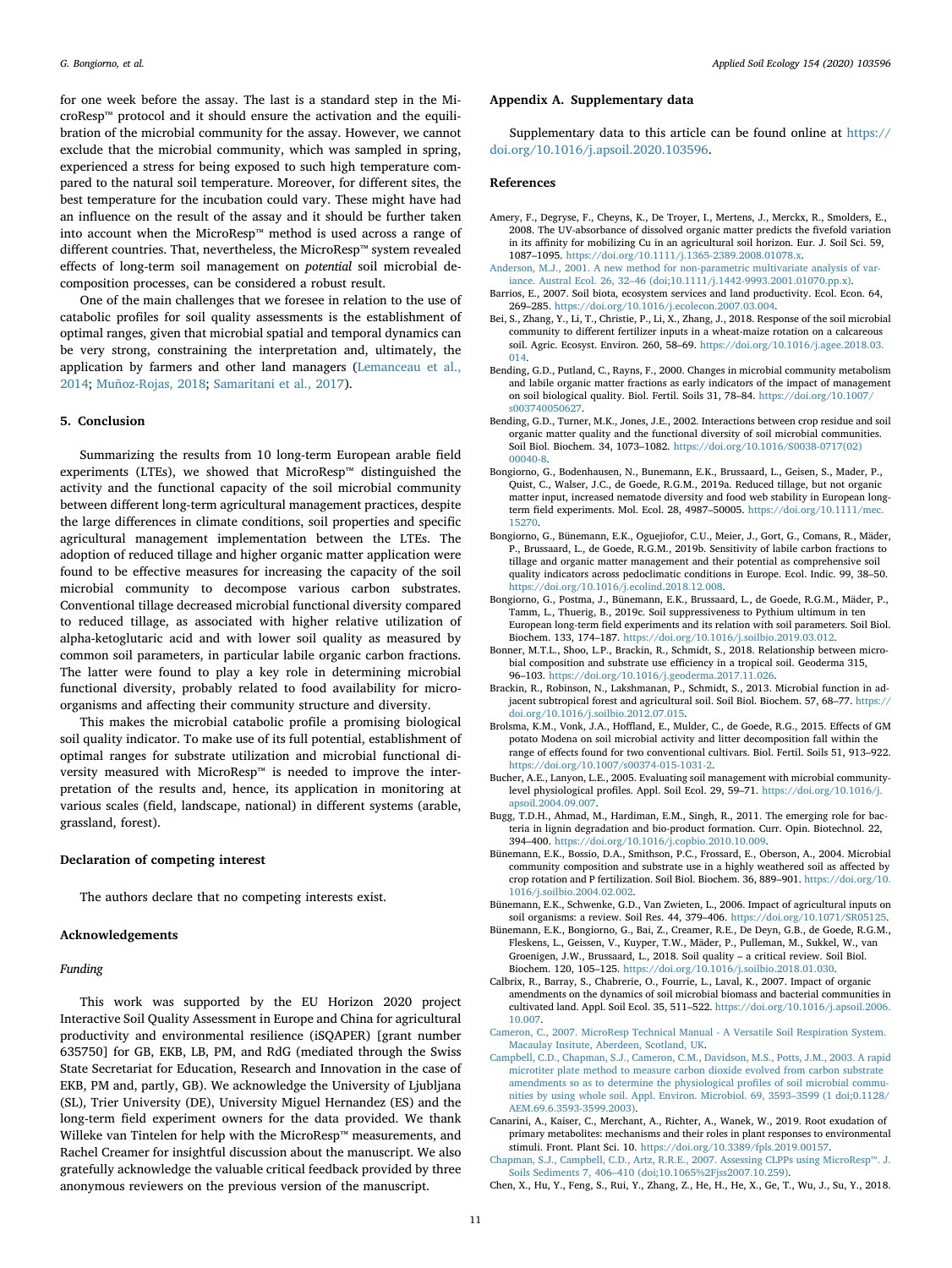Lignin and cellulose dynamics with straw incorporation in two contrasting cropping soils. Sci. Rep. 8, 1633. <https://doi.org/10.1038/s41598-018-20134-5>.

- <span id="page-11-2"></span>Cheng-yu, W., Li, Y., Yun-hang, G., Ai-zhen, L., Biao, S., Lan-po, Z., Shu-xia, L., 2018. Long-term effects of tillage practices on soil bacterial community abundance and metabolic diversity of black soil from Northeast China. Int. J. Agric. Biol. 20, 2753–2762. [https://doi.org/10.17957/IJAB/15.0830.](https://doi.org/10.17957/IJAB/15.0830)
- <span id="page-11-47"></span>Cotrufo, M.F., Wallenstein, M.D., Boot, C.M., Denef, K., Paul, E., 2013. The microbial efficiency-matrix stabilization (MEMS) framework integrates plant litter decomposition with soil organic matter stabilization: do labile plant inputs form stable soil organic matter? Glob. Chang. Biol. 19, 988–995. [https://doi.org/10.1111/gcb.](https://doi.org/10.1111/gcb.12113)
- <span id="page-11-4"></span>[12113.](https://doi.org/10.1111/gcb.12113) Creamer, R.E., Stone, D., Berry, P., Kuiper, I., 2016. Measuring respiration profiles of soil microbial communities across Europe using MicroResp™ method. Appl. Soil Ecol. 97, 36–43. [https://doi.org/10.1016/j.apsoil.2015.08.004.](https://doi.org/10.1016/j.apsoil.2015.08.004)
- <span id="page-11-37"></span>D'Acunto, L., Andrade, J.F., Poggio, S.L., Semmartin, M., 2018. Diversifying crop rotation increased metabolic soil diversity and activity of the microbial community. Agric. Ecosyst. Environ. 257, 159–164. [https://doi.org/10.1016/j.agee.2018.02.011.](https://doi.org/10.1016/j.agee.2018.02.011)
- <span id="page-11-48"></span>Degens, B.P., 1998. Microbial functional diversity can be influenced by the addition of simple organic substrates to soil. Soil Biol. Biochem. 30, 1981–1988. [https://doi.org/](https://doi.org/10.1016/S0038-0717(98)00070-4) [10.1016/S0038-0717\(98\)00070-4.](https://doi.org/10.1016/S0038-0717(98)00070-4)
- <span id="page-11-18"></span>Degens, B.P., Schipper, L.A., Sparling, G.P., Vojvodic-Vukovic, M., 2000. Decreases in organic C reserves in soils can reduce the catabolic diversity of soil microbial communities. Soil Biol. Biochem. 32, 189–196. [https://doi.org/10.1016/S0038-0717\(99\)](https://doi.org/10.1016/S0038-0717(99)00141-8) [00141-8](https://doi.org/10.1016/S0038-0717(99)00141-8).
- <span id="page-11-45"></span>Delgado-Baquerizo, M., Reich, P.B., Khachane, A.N., Campbell, C.D., Thomas, N., Freitag, T.E., Abu Al-Soud, W., Sørensen, S., Bardgett, R.D., Singh, B.K., 2017. It is elemental: soil nutrient stoichiometry drives bacterial diversity. Environ. Microbiol. 19, 1176–1188. [https://doi.org/10.1111/1462-2920.13642.](https://doi.org/10.1111/1462-2920.13642)

<span id="page-11-46"></span><span id="page-11-32"></span>[Field, A., Miles, J., Field, Z., 2012. Discovering Statistics Using R. SAGE, London](http://refhub.elsevier.com/S0929-1393(19)31425-8/rf0160). [Fierer, N., Jackson, R.B., 2006. The diversity and biogeography of soil bacterial com](http://refhub.elsevier.com/S0929-1393(19)31425-8/rf0165)[munities. PNAS 103 \(3\), 626–631.](http://refhub.elsevier.com/S0929-1393(19)31425-8/rf0165)

- <span id="page-11-11"></span>Francioli, D., Schulz, E., Lentendu, G., Wubet, T., Buscot, F., Reitz, T., 2016. Mineral vs. organic amendments: microbial community structure, activity and abundance of agriculturally relevant microbes are driven by long-term fertilization strategies. Front. Microbiol. 7, 1446. <https://doi.org/10.3389/fmicb.2016.01446>.
- <span id="page-11-41"></span>[Frey, S.D., 2005. AGGREGATION | microbial aspects. In: Hillel, D. \(Ed.\), Encyclopedia of](http://refhub.elsevier.com/S0929-1393(19)31425-8/rf0180) [Soils in the Environment. Elsevier, Oxford, pp. 22–28](http://refhub.elsevier.com/S0929-1393(19)31425-8/rf0180).
- <span id="page-11-7"></span>Ge, T., Chen, X., Yuan, H., Li, B., Zhu, H., Peng, P., Li, K., Jones, D.L., Wu, J., 2013. Microbial biomass, activity, and community structure in horticultural soils under conventional and organic management strategies. Eur. J. Soil Biol. 58, 122–128. <https://doi.org/10.1016/j.ejsobi.2013.07.005>.
- <span id="page-11-26"></span>Ghani, A., Dexter, M., Perrott, K.W., 2003. Hot-water extractable carbon in soils: a sensitive measurement for determining impacts of fertilisation, grazing and cultivation. Soil Biol. Biochem. 35, 1231–1243. [https://doi.org/10.1016/S0038-0717\(03\)](https://doi.org/10.1016/S0038-0717(03)00186-X) [00186-X.](https://doi.org/10.1016/S0038-0717(03)00186-X)
- <span id="page-11-34"></span>Glodowska, M., Wozniak, M., 2019. Changes in soil microbial activity and community composition as a result of selected agricultural practices. Agric. Sci. 10, 330–351. [https://doi.org/10.4236/as.2019.103028.](https://doi.org/10.4236/as.2019.103028)
- <span id="page-11-13"></span>Gomez, E., Ferreras, L., Toresani, S., 2006. Soil bacterial functional diversity as influenced by organic amendment application. Bioresour. Technol. 97, 1484–1489. [https://doi.](https://doi.org/10.1016/j.biortech.2005.06.021) [org/10.1016/j.biortech.2005.06.021](https://doi.org/10.1016/j.biortech.2005.06.021).
- <span id="page-11-14"></span>Govaerts, B., Mezzalama, M., Unno, Y., Sayre, K.D., Luna-Guido, M., Vanherck, K., Dendooven, L., Deckers, J., 2007. Influence of tillage, residue management, and crop rotation on soil microbial biomass and catabolic diversity. Appl. Soil Ecol. 37, 18–30. <https://doi.org/10.1016/j.apsoil.2007.03.006>.
- <span id="page-11-23"></span>Graham, M.H., Haynes, R.J., 2005. Catabolic diversity of soil microbial communities under sugarcane and other land uses estimated by Biolog and substrate-induced respiration methods. Appl. Soil Ecol. 29, 155–164. [https://doi.org/10.1016/j.apsoil.](https://doi.org/10.1016/j.apsoil.2004.11.002) [2004.11.002](https://doi.org/10.1016/j.apsoil.2004.11.002).
- <span id="page-11-20"></span>Gupta, V.V.S.R., Germida, J.J., 2015. Soil aggregation: influence on microbial biomass and implications for biological processes. Soil Biol. Biochem. 80, A3–A9. [https://doi.](https://doi.org/10.1016/j.soilbio.2014.09.002) [org/10.1016/j.soilbio.2014.09.002.](https://doi.org/10.1016/j.soilbio.2014.09.002)
- <span id="page-11-16"></span>Hao, M., Hu, H., Liu, Z., Dong, Q., Sun, K., Feng, Y., Li, G., Ning, T., 2019. Shifts in microbial community and carbon sequestration in farmland soil under long-term conservation tillage and straw returning. Appl. Soil Ecol. 136, 43–54. [https://doi.](https://doi.org/10.1016/j.apsoil.2018.12.016) [org/10.1016/j.apsoil.2018.12.016](https://doi.org/10.1016/j.apsoil.2018.12.016).
- <span id="page-11-12"></span>Hartmann, M., Frey, B., Mayer, J., Mäder, P., Widmer, F., 2014. Distinct soil microbial diversity under long-term organic and conventional farming. ISME J. 9, 1177. [https://doi.org/10.1038/ismej.2014.210.](https://doi.org/10.1038/ismej.2014.210)
- <span id="page-11-21"></span>Huang, Z., Xu, Z., Chen, C., 2008. Effect of mulching on labile soil organic matter pools, microbial community functional diversity and nitrogen transformations in two hardwood plantations of subtropical Australia. Appl. Soil Ecol. 40, 229–239. [https://](https://doi.org/10.1016/j.apsoil.2008.04.009) [doi.org/10.1016/j.apsoil.2008.04.009](https://doi.org/10.1016/j.apsoil.2008.04.009).
- <span id="page-11-8"></span>Hupfauf, S., Bachmann, S., Fernández-Delgado Juárez, M., Insam, H., Eichler-Löbermann, B., 2016. Biogas digestates affect crop P uptake and soil microbial community composition. Sci. Total Environ. 542, 1144–1154. [https://doi.org/10.1016/j.](https://doi.org/10.1016/j.scitotenv.2015.09.025) [scitotenv.2015.09.025.](https://doi.org/10.1016/j.scitotenv.2015.09.025)

<span id="page-11-36"></span>Jones, D.L., 1998. Organic acids in the rhizosphere - a critical review. Plant Soil 205, 25–44. [https://doi.org/10.1023/A:1004356007312.](https://doi.org/10.1023/A:1004356007312)

- <span id="page-11-43"></span>Juarez, S., Nunan, N., Duday, A.-C., Pouteau, V., Chenu, C., 2013. Soil carbon mineralisation responses to alterations of microbial diversity and soil structure. Biol. Fertil. Soils 49, 939–948. [https://doi.org/10.1007/s00374-013-0784-8.](https://doi.org/10.1007/s00374-013-0784-8)
- <span id="page-11-27"></span>[Kennedy, A.C., Smith, K.L., 1995. Soil microbial diversity and the sustainability of agri](http://refhub.elsevier.com/S0929-1393(19)31425-8/rf0255)[cultural soils. In: Collins, H.P., Robertson, G.P., Klug, M.J. \(Eds.\), The Significance](http://refhub.elsevier.com/S0929-1393(19)31425-8/rf0255) [and Regulation of Soil Biodiversity: Proceedings of the International Symposium on](http://refhub.elsevier.com/S0929-1393(19)31425-8/rf0255) [Soil Biodiversity, Held at Michigan State University, East Lansing, May 3–6, 1993.](http://refhub.elsevier.com/S0929-1393(19)31425-8/rf0255)

[Springer, Netherlands, Dordrecht, pp. 75–86](http://refhub.elsevier.com/S0929-1393(19)31425-8/rf0255).

- <span id="page-11-25"></span>Keuskamp, J.A., Dingemans, B.J.J., Lehtinen, T., Sarneel, J.M., Hefting, M.M., 2013. Tea Bag Index: a novel approach to collect uniform decomposition data across ecosystems. Methods Ecol. Evol. 4 (11), 1070–1075. [https://doi.org/10.1111/2041-210X.](https://doi.org/10.1111/2041-210X.12097) 12097
- <span id="page-11-31"></span>Kim, S., 2015. Ppcor: an R package for a fast calculation to semi-partial correlation coefficients. Commun. Stat. Appl. Methods. 22, 665–674. [https://doi.org/10.5351/](https://doi.org/10.5351/CSAM.2015.22.6.665) [CSAM.2015.22.6.665.](https://doi.org/10.5351/CSAM.2015.22.6.665)
- <span id="page-11-1"></span>Krause, S., Le Roux, X., Niklaus, P.A., van Bodegom, P.M., Lennon, J.T., Bertilsson, S.A., Grossart, H.P., Philippot, L., Bodelier, P.L.E., 2014. Trait-based approaches for understanding microbial biodiversity and ecosystem functioning. Front. Microbiol. 5, 251. [https://doi.org/10.3389/fmicb.2014.00251.](https://doi.org/10.3389/fmicb.2014.00251)
- <span id="page-11-22"></span>Lagomarsino, A., Grego, S., Kandeler, E., 2012. Soil organic carbon distribution drives microbial activity and functional diversity in particle and aggregate-size fractions. Pedobiologia 55, 101–110. <https://doi.org/10.1016/j.pedobi.2011.12.002>.
- <span id="page-11-33"></span>Lefcheck, J.S., 2016. piecewiseSEM: piecewise structural equation modelling in r for ecology, evolution, and systematics. Methods Ecol. Evol. 7, 573–579. [https://doi.org/](https://doi.org/10.1111/2041-210X.12512) [10.1111/2041-210X.12512.](https://doi.org/10.1111/2041-210X.12512)
- <span id="page-11-40"></span>Legrand, F., Picot, A., Cobo-Díaz, J.F., Carof, M., Chen, W., Le Floch, G., 2018. Effect of tillage and static abiotic soil properties on microbial diversity. Appl. Soil Ecol. 132, 135–145. [https://doi.org/10.1016/j.apsoil.2018.08.016.](https://doi.org/10.1016/j.apsoil.2018.08.016)
- <span id="page-11-49"></span>Lemanceau, P., Maron, P.-A., Mazurier, S., Mougel, C., Pivato, B., Plassart, P., Ranjard, L., Revellin, C., Tardy, V., Wipf, D., 2014. Understanding and managing soil biodiversity: a major challenge in agroecology. Agron. Sustain. Dev. 35, 67–81. [https://](https://doi.org/10.1007/s13593-014-0247-0) [doi.org/10.1007/s13593-014-0247-0.](https://doi.org/10.1007/s13593-014-0247-0)
- <span id="page-11-35"></span>Liu, N., He, H.B., Xie, H.T., Bai, Z., Zhang, X.D., 2010. Impact of long-term organic fertilizer application on lignin in Mollisol. Adv. Mater. Res. 113–116, 1332–1335. [https://doi.org/10.4028/www.scientific.net/amr.113-116.1332.](https://doi.org/10.4028/www.scientific.net/amr.113-116.1332)
- <span id="page-11-38"></span>Lupwayi, N.Z., Rice, W.A., Clayton, G.W., 1998. Soil microbial diversity and community structure under wheat as influenced by tillage and crop rotation. Soil Biol. Biochem. 30, 1733–1741. [https://doi.org/10.1016/S0038-0717\(98\)00025-X](https://doi.org/10.1016/S0038-0717(98)00025-X).
- <span id="page-11-3"></span>Manoharan, L., Kushwaha, S.K., Ahrén, D., Hedlund, K., 2017. Agricultural land use determines functional genetic diversity of soil microbial communities. Soil Biol. Biochem. 115, 423–432. <https://doi.org/10.1016/j.soilbio.2017.09.011>.
- <span id="page-11-44"></span>Maron, P.-A., Sarr, A., Kaisermann, A., Lévêque, J., Mathieu, O., Guigue, J., Karimi, B., Bernard, L., Dequiedt, S., Terrat, S., Chabbi, A., Ranjard, L., 2018. High microbial diversity promotes soil ecosystem functioning. Appl. Environ. Microbiol. 8[4https://](https://doi.org/10.1128/AEM.02738-17) [doi.org/10.1128/AEM.02738-17.](https://doi.org/10.1128/AEM.02738-17) e02738-02717.
- <span id="page-11-9"></span>Martínez-García, L.B., Korthals, G., Brussaard, L., Jørgensen, H.B., De Deyn, G.B., 2018. Organic management and cover crop species steer soil microbial community structure and functionality along with soil organic matter properties. Agric. Ecosyst. Environ. 263, 7–17. <https://doi.org/10.1016/j.agee.2018.04.018>.
- <span id="page-11-17"></span>[Mbuthia, L.W., Acosta-Martínez, V., DeBruyn, J., Schaeffer, S., Tyler, D., Odoi, E.,](http://refhub.elsevier.com/S0929-1393(19)31425-8/rf0320) [Mpheshea, M., Walker, F., Eash, N., 2015. Long term tillage, cover crop, and ferti](http://refhub.elsevier.com/S0929-1393(19)31425-8/rf0320)[lization effects on microbial community structure, activity: implications for soil](http://refhub.elsevier.com/S0929-1393(19)31425-8/rf0320) [quality. Soil Biol. Biochem. 89, 24–34.](http://refhub.elsevier.com/S0929-1393(19)31425-8/rf0320)
- <span id="page-11-39"></span>Mijangos, I., Pérez, R., Albizu, I., Garbisu, C., 2006. Effects of fertilization and tillage on soil biological parameters. Enzym. Microb. Technol. 40, 100–106. [https://doi.org/](https://doi.org/10.1016/j.enzmictec.2005.10.043) [10.1016/j.enzmictec.2005.10.043.](https://doi.org/10.1016/j.enzmictec.2005.10.043)
- <span id="page-11-5"></span>Moscatelli, M.C., Secondi, L., Marabottini, R., Papp, R., Stazi, S.R., Mania, E., Marinari, S., 2018. Assessment of soil microbial functional diversity: land use and soil properties affect CLPP-MicroResp and enzymes responses. Pedobiologia 66, 36–42. [https://doi.](https://doi.org/10.1016/j.pedobi.2018.01.001) [org/10.1016/j.pedobi.2018.01.001.](https://doi.org/10.1016/j.pedobi.2018.01.001)
- <span id="page-11-50"></span>[Muñoz-Rojas, M., 2018. Soil quality indicators: critical tools in ecosystem restoration.](http://refhub.elsevier.com/S0929-1393(19)31425-8/rf0335) [Curr. Opin. Environ. Sci. Health 5, 47–52](http://refhub.elsevier.com/S0929-1393(19)31425-8/rf0335).
- <span id="page-11-0"></span>[Murphy, D.V., Stockdale, E.A., Brookes, P.C., Goulding, K.W.T., 2007. Impact of micro](http://refhub.elsevier.com/S0929-1393(19)31425-8/rf0340)[organisms on chemical transformations in soil. In: Abbott, L.K., Murphy, D.V. \(Eds.\),](http://refhub.elsevier.com/S0929-1393(19)31425-8/rf0340) [Soil Biological Fertility: A Key to Sustainable Land Use in Agriculture. Springer,](http://refhub.elsevier.com/S0929-1393(19)31425-8/rf0340) [Netherlands, Dordrecht, pp. 37–59](http://refhub.elsevier.com/S0929-1393(19)31425-8/rf0340).
- <span id="page-11-6"></span>Murugan, R., Loges, R., Taube, F., Sradnick, A., Joergensen, R., 2014. Changes in soil microbial biomass and residual indices as ecological indicators of land use change in temperate permanent grassland. Microb. Ecol. 67, 907. [https://doi.org/10.1007/](https://doi.org/10.1007/s00248-014-0383-8) [s00248-014-0383-8.](https://doi.org/10.1007/s00248-014-0383-8)
- <span id="page-11-15"></span>Nair, A., Ngouajio, M., 2012. Soil microbial biomass, functional microbial diversity, and nematode community structure as affected by cover crops and compost in an organic vegetable production system. Appl. Soil Ecol. 58, 45–55. [https://doi.org/10.1016/j.](https://doi.org/10.1016/j.apsoil.2012.03.008) [apsoil.2012.03.008.](https://doi.org/10.1016/j.apsoil.2012.03.008)
- <span id="page-11-19"></span>Nsabimana, D., Haynes, R.J., Wallis, F.M., 2004. Size, activity and catabolic diversity of the soil microbial biomass as affected by land use. Appl. Soil Ecol. 26, 81–92. [https://](https://doi.org/10.1016/j.apsoil.2003.12.005) [doi.org/10.1016/j.apsoil.2003.12.005](https://doi.org/10.1016/j.apsoil.2003.12.005).
- <span id="page-11-24"></span>Öhlinger, R., Kandeler, E., 1996. Methods in Soil Physics. In: Schinner, F, Öhlinger, R, Kandeler, E, Margesin, R (Eds.), Methods in Soil Biology. Springer, Berlin, Heidelberg, pp. 385–395. [https://link.springer.com/book/10.1007%2F978-3-642-](https://link.springer.com/book/10.1007%2F978-3-642-60966-4) [60966-4](https://link.springer.com/book/10.1007%2F978-3-642-60966-4).
- <span id="page-11-30"></span>[Oksanen, J., Blanchet, F.G., Friendly, M., Kindt, R., Legendre, P., McGlinn, D., Minchin,](http://refhub.elsevier.com/S0929-1393(19)31425-8/rf0360) [P.R., O'Hara, R.B., Simpson, G.L., Solymos, P., Stevens, M.H.H., Szoecs, E., Wagner,](http://refhub.elsevier.com/S0929-1393(19)31425-8/rf0360) [H., 2018. Vegan: Community Ecology Package](http://refhub.elsevier.com/S0929-1393(19)31425-8/rf0360).
- <span id="page-11-10"></span>Pan, F., Li, Y., Chapman, S.J., Yao, H., 2016. Effect of rice straw application on microbial community and activity in paddy soil under different water status. Environ. Sci. Pollut. R. 23, 5941–5948. <https://doi.org/10.1007/s11356-015-5832-5>.
- <span id="page-11-29"></span>[Pinheiro, J., Bates, D., DebRoy, S., Sarkar, D., 2018. nlme: Linear and Nonlinear Mixed](http://refhub.elsevier.com/S0929-1393(19)31425-8/rf0370) [Effect Models](http://refhub.elsevier.com/S0929-1393(19)31425-8/rf0370).

<span id="page-11-28"></span>[R Development Core Team, 2013. R: A Language and Environment for Statistical](http://refhub.elsevier.com/S0929-1393(19)31425-8/rf0375) [Computing. R Foundation for Statistical Computing, Vienna, Austria](http://refhub.elsevier.com/S0929-1393(19)31425-8/rf0375).

<span id="page-11-42"></span>Ramirez, P.B., Fuentes-Alburquenque, S., Diez, B., Vargas, I., Bonilla, C.A., 2020. Soil microbial community responses to labile organic carbon fractions in relation to soil